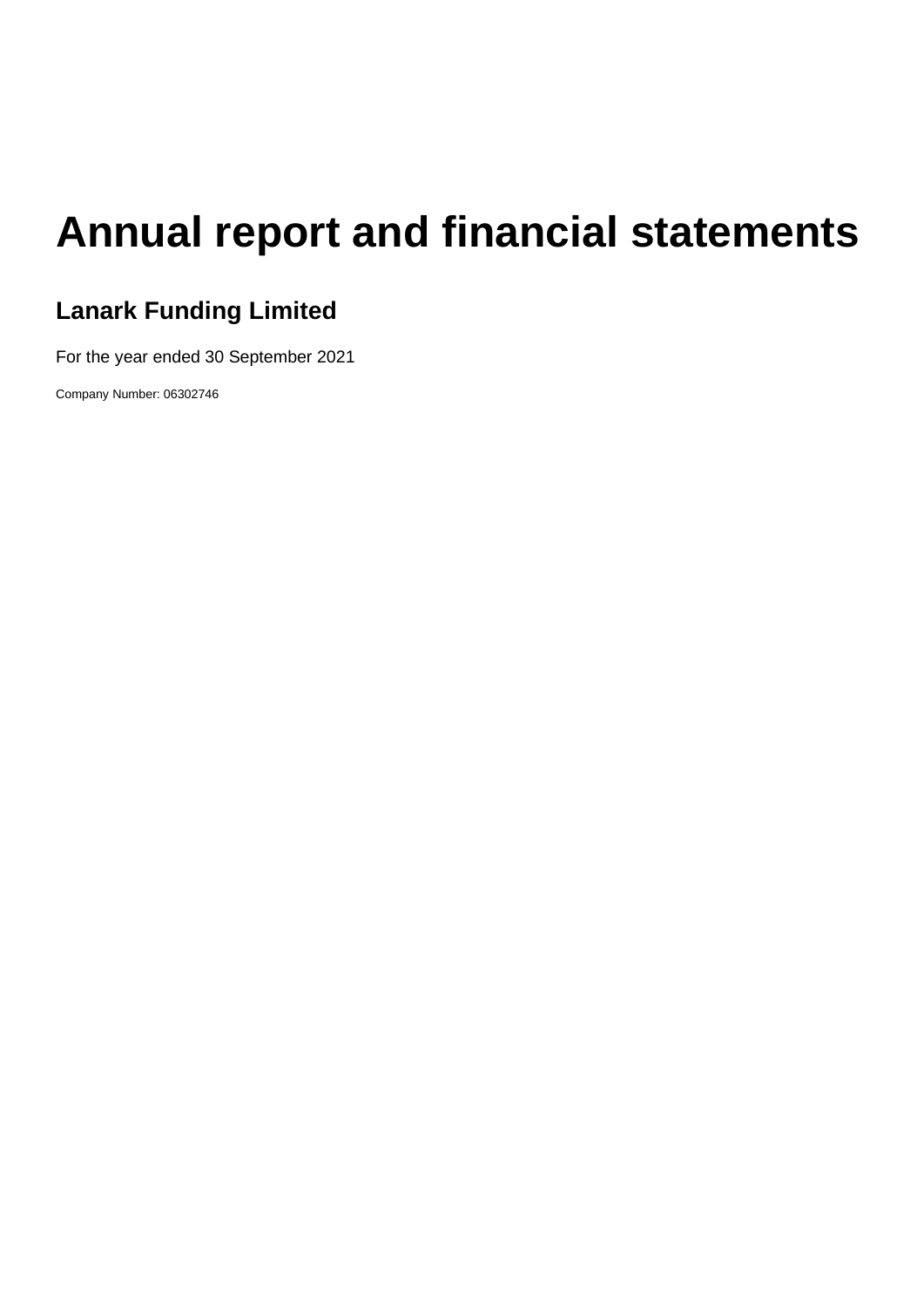# **Annual report and financial statements For the year ended 30 September 2021**

### **Contents**

| Officers and professional advisers                                    |                |
|-----------------------------------------------------------------------|----------------|
| Strategic report                                                      | 2              |
| Directors' report                                                     | $\overline{4}$ |
| Statement of Directors' responsibilities                              | 6              |
| Independent auditor's report to the members of Lanark Funding Limited | $\overline{7}$ |
| Statement of comprehensive income                                     | 10             |
| Balance sheet                                                         | 11             |
| Statement of changes in equity                                        | 12             |
| Statement of cash flows                                               | 13             |
| Notes to the financial statements                                     | 14             |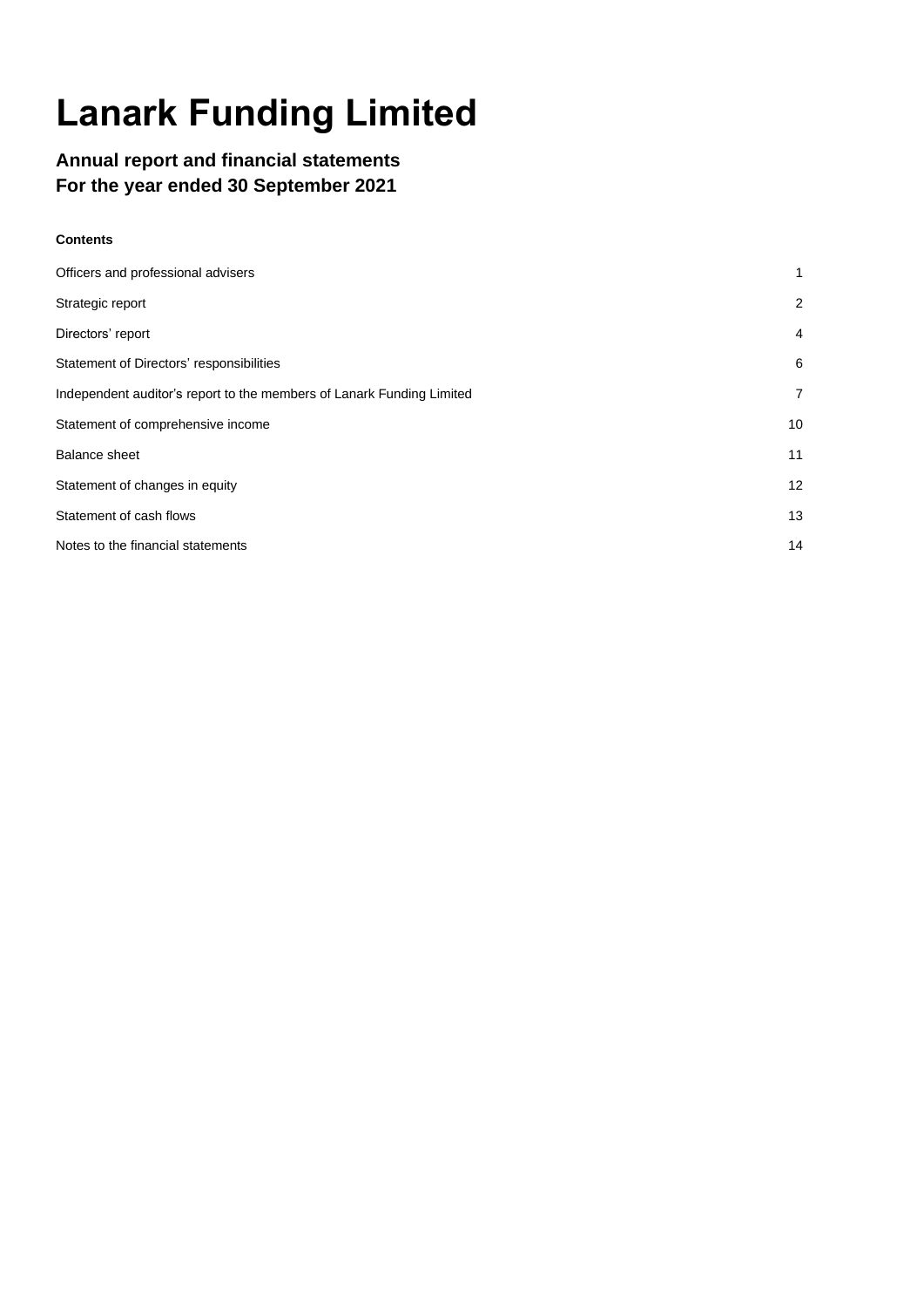# **Officers and professional advisers**

| <b>Directors</b>            | Julius Bozzino<br>Sunil Masson<br><b>Justin Fox</b>                   |
|-----------------------------|-----------------------------------------------------------------------|
| <b>Secretary</b>            | Sunil Masson                                                          |
| <b>Registered office</b>    | 3rd Floor, Suite 2<br>11-12 St. James's Square<br>I ondon<br>SW1Y 4LB |
| <b>Independent auditors</b> | Ernst & Young LLP<br>144 Morrison Street<br>Edinburgh<br>EH3 8EX      |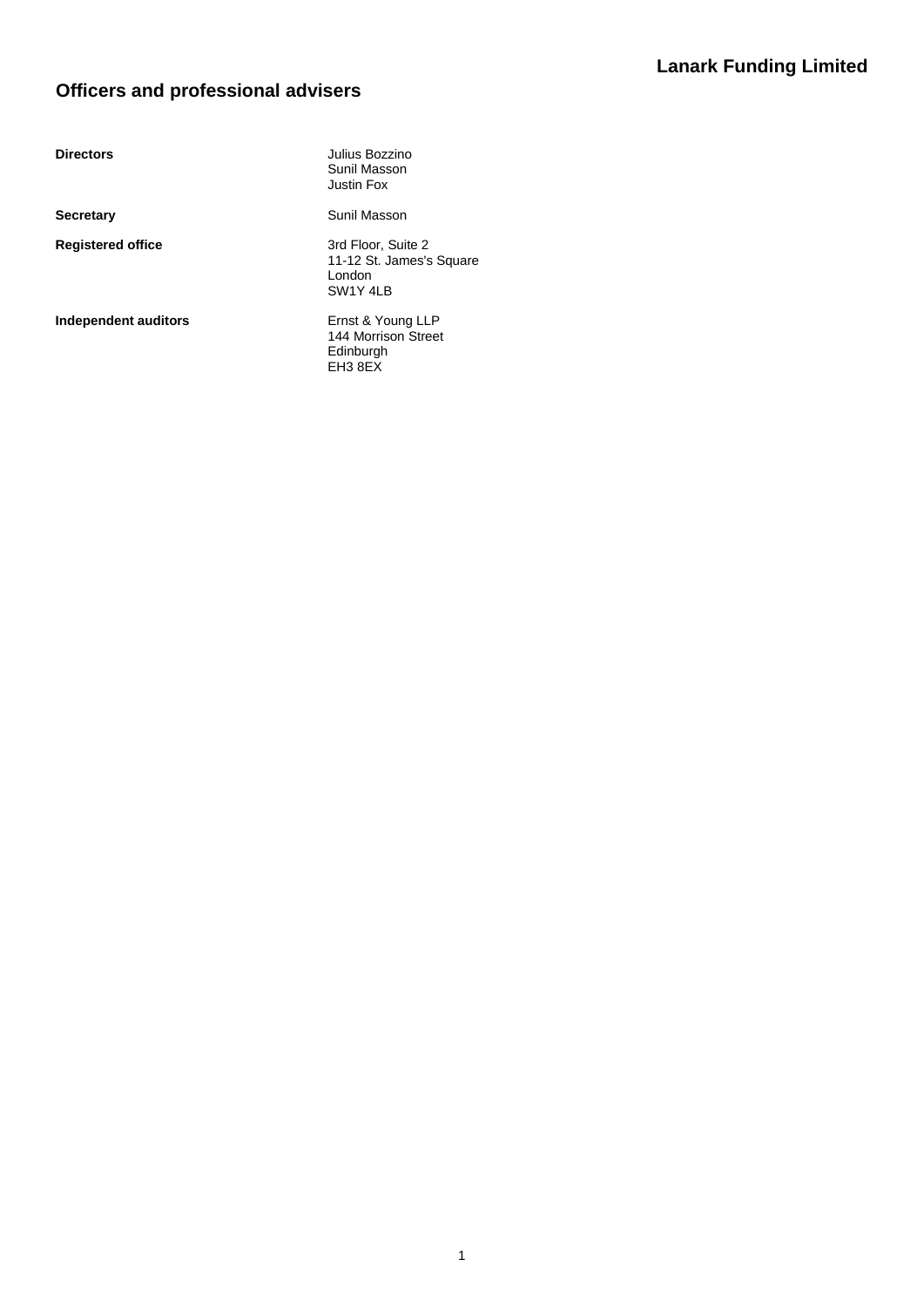# **Strategic report**

The Directors of Lanark Funding Limited (the "Company") present their strategic report for the year ended 30 September 2021.

#### **Principal activities and business structure**

The Company is a Special Purpose Vehicle ("SPV") which forms part of Clydesdale Bank PLC's ("CB PLC") Lanark Residential Mortgage Backed Securities Programme (the "Programme"). The Programme was established primarily for the purpose of raising wholesale funding for the Programme Originator ("Originator") CB PLC.

The Company is incorporated under the Companies Act 2006 and registered in England and Wales as a private limited company. It is a wholly owned subsidiary of Lanark Holdings Limited ("LHL"), the immediate parent entity, which is incorporated under the Companies Act 2006 and registered in England and Wales. The Company also holds the full share capital of Lanark Master Issuer PLC ("LMI"), another entity established as part of the Programme which is incorporated under the Companies Act 2006 and registered in England and Wales. The ultimate controlling entity is Virgin Money UK PLC ("VMUK PLC"). VMUK PLC and its subsidiary undertakings, which include CB PLC, comprise the Virgin Money UK PLC Group ("Group"). Further detail of the group structure is disclosed in note 1.1.

The principal activity of the Company is to hold an interest in a pool of residential mortgages held on trust (the "Trust Property") by Lanark Trustees Limited ("LTL"), a private limited company incorporated under the Companies Act 2006 and registered in England and Wales. The Trust Property was sold to LTL by the Originator who retains substantially all the risks and rewards associated with the mortgage loans. As such, the Company's interest in the Trust Property is recognised as part of a deemed loan with CB PLC. The deemed loan is described in note 1.4 to the financial statements. Pursuant to the Global Intercompany Loan Agreement, the Company has received intercompany loans ("Intercompany Loans") from LMI to fund the acquisition of the deemed loan.

The Programme documentation relating to the Programme structure defines certain prescribed roles and terms and should be read in conjunction with these financial statements. The Programme documentation can be found at: https://www.virginmoneyukplc.com/investorrelations/debt-investors/securitisation-lanark/.

#### **Financial analysis**

During the year the Programme issued no new Retail Mortgage Back Security Notes (the "Notes") or associated Intercompany Loans. There were scheduled repayments of £1,313m including the full redemption of Notes 2015-1 2A, 2017-1 1A, 2018-2 1A, 2019-1 1A1 and 2019-1 1A2 and associated Intercompany Loans.

The class A Notes and associated Intercompany Loans are subject to controlled amortisation and bullet repayments, with the maximum repayment on each payment date set out in the Programme documentation. Repayments are ultimately dependent on there being sufficient principal receipts from the underlying mortgage loans in the Trust Property or Originator cash contributions as outlined in the Programme documentation. The Company is only obliged to make repayments of interest and principal in respect of the Intercompany Loans, to the extent that repayments are received from CB PLC in respect of the deemed loan or applicable reserve funds are available.

The Company receives a share of income from the Trust Property in proportion to its share of the total mortgage assets of the Trust. Under the terms of the Programme, the Company is entitled to retain a pre-determined profit balance. For the year ended 30 September 2021 this equated to £12,000 (2020: £12,000). Income in excess of the required amount accrues to CB PLC as deferred consideration of £49,354,000 (2020: £46,245,000). Deferred consideration is described in note 1.4 to the financial statements.

The combined performance of the deemed loan and payments made under the Intercompany Loans has been in line with expectations.

#### **Key performance indicators ("KPIs")**

The Company's Directors are of the opinion that analysis using KPIs is not necessary for an understanding of the development, performance or position of the Company.

#### **Section 172(1) statement**

In accordance with the Companies Act 2006 (as amended by the Companies (Miscellaneous Reporting) Regulations 2018), the Directors provide this statement describing how they have had regard to the matters set out in section 172(1), when performing their duty to promote the success of the Company.

In accordance with the Large and Medium-sized Companies and Groups (Accounts and Reports) Regulations 2008 (as amended by the Companies (Miscellaneous Reporting) Regulations 2018), this statement also provides details of how the Directors have engaged with and had regard to the interest of key stakeholders. In accordance with section 426B of the Companies Act 2006, this statement is also available at https://www.virginmoneyukplc.com/investor-relations/.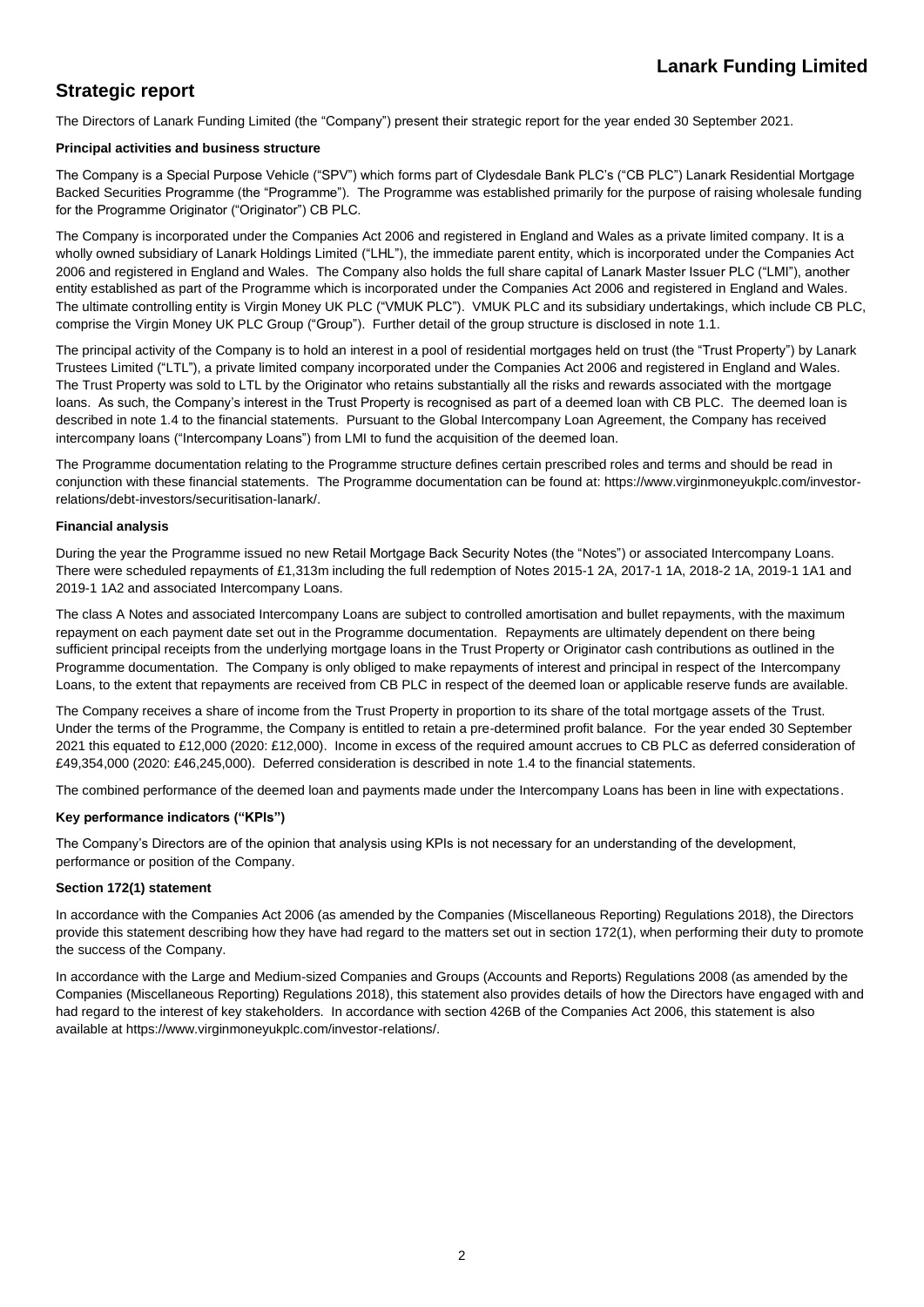# **Strategic report (continued)**

#### **Section 172(1) statement (continued)**

As an SPV, the governance structure and key policies to achieve the objectives of section 172(1) were set out in the Programme documentation at inception of the Programme. Therefore, compliance with the Programme documentation ensures regard for the matters set out in section 172(1) as follows:

- The programme documentation sets out the principal transactions that will be undertaken to achieve the purpose and objectives of the Company, while ensuring the Company's assets are safeguarded;
- The Company has appointed third parties to perform various roles as specified in the Programme documentation. Fees and conditions were agreed at inception and are paid in line with the Programmes' priority of payments schedule;
- In accordance with the securitisation tax regime, the Company is only permitted to retain minimal profit;
- The limited nature and range of activities of an SPV, mean the Company has no employees and engagement with community and environmental stakeholders is not relevant for consideration; and
- The Company has a sole member, LHL, which also forms part of the Programme. CB PLC is the originator of the Programme and where matters impact the wider Group, stakeholder engagement is led by the VMUK PLC Board.

#### **Future developments**

The Company was established as a structured entity to facilitate the raising of funds for investment in a deemed loan. The Directors continue to monitor the economic environment and financial markets with regard to the borrowing of further loan tranches from LMI for additional investment. No changes in future activities are envisaged.

Whilst constructive macroeconomic trends such as increased consumer spending, gross domestic product growth and a house price index increase contributed to an improving economic picture for 2021, there is still uncertainty surrounding the removal of government support measures for customers such as the furlough scheme which may lead to adverse economic conditions in the short term.

There continues to be an appetite for a Scottish independence referendum, with the Scottish Government recently announcing that a new referendum could take place by 2023. The Company will continue to closely monitor developments.

#### **Principal risks and uncertainties**

The Company is exposed to changes in market variables such as floating interest rate obligations arising from floating rate interest-bearing loans. These risks are mitigated as the Company entered into a funding basis swap arrangement and the limited recourse nature of the Intercompany Loans. The main features of the Company's internal control and risk management systems are set out in note 4.3.

The risks and challenges identified in the financial statements do not represent an exhaustive list of the risks and issues associated with the Company. Other risks and issues not specifically referenced may adversely impact the future financial position and performance of the Company. Accordingly, no assurances or guarantees of future performance, profitability or returns on capital are given by the Company.

#### **Financial risk management**

The Company's principal financial asset is the deemed loan and the risks associated are the performance of the underlying mortgage loans along with the floating rate interest obligations on the Intercompany Loans issued. The financial risk management policies are discussed further in note 4.3 to the financial statements.

This report was approved by the Board of Directors on 20 January 2022 and was signed on its behalf by:

 $\frac{1}{2}$ 

**Sunil Masson Director** 20 January 2022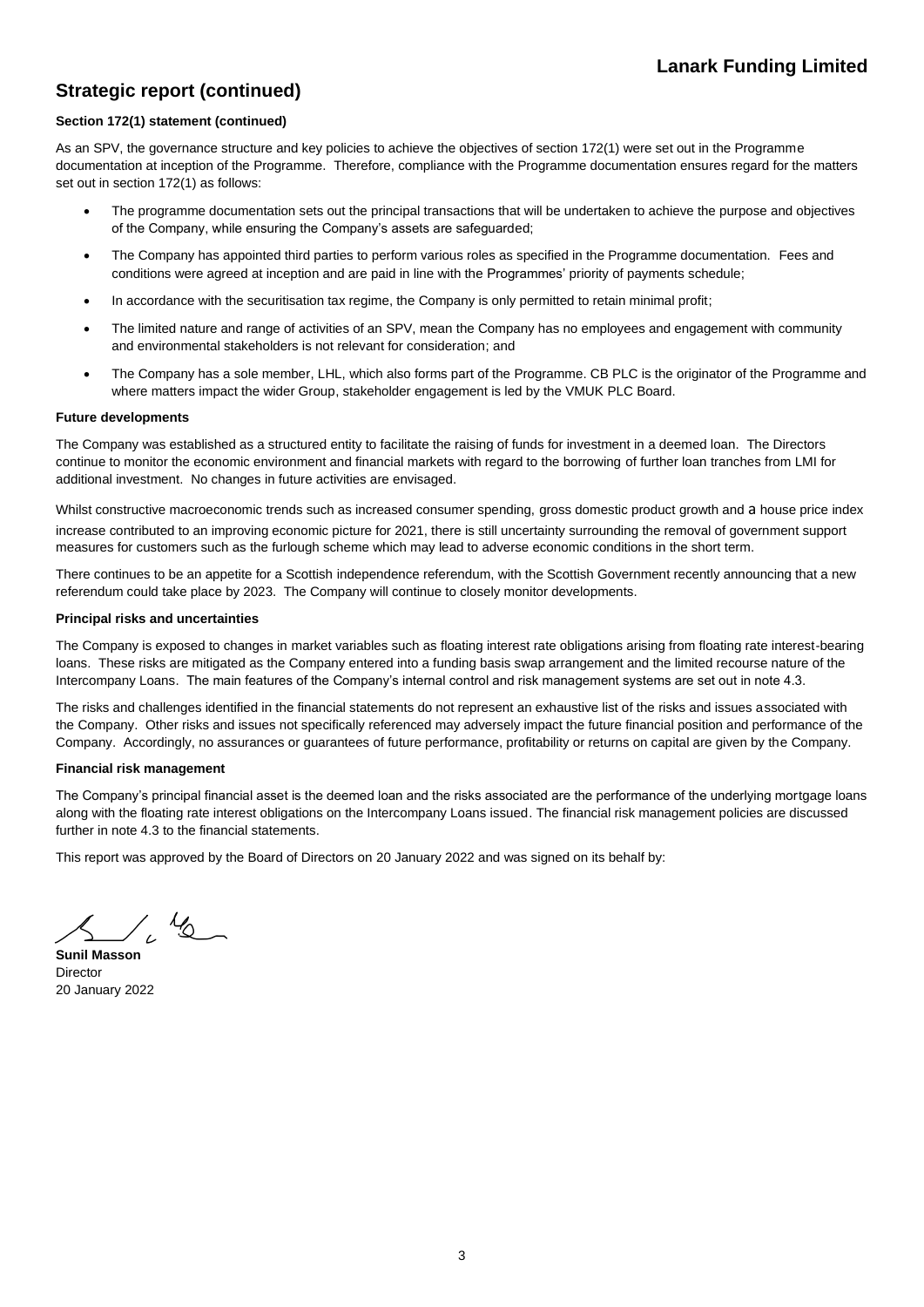# **Directors' report**

The Directors present their report and the audited financial statements of the Company for the year ended 30 September 2021.

#### **Corporate governance**

The Directors have been charged with governance in accordance with the Programme documentation, describing the structure and operation of the Programme. The governance structure of the Company is such that the key policies have been predetermined at inception and the operational roles have been assigned to third parties with their roles strictly governed by the Programme documentation.

The main features of the Company's internal control and risk management systems are set out in note 4.3.

#### **Profits and appropriations**

The statement of comprehensive income for the year is set out on page 10.

The Directors do not recommend the payment of a dividend for the year under review (2020: £Nil).

#### **Future developments, principal risks and financial risk management objectives and policies**

Information regarding future developments, principal risks and financial risk management objectives and policies of the Company in relation to the use of financial instruments that would otherwise be required to be disclosed in the Directors' report, and which is incorporated into this report by reference, can be found in the strategic report.

#### **Directors and Directors' interests**

The Directors of the Company during the year and up to the date on which the financial statements were approved are shown on page 1.

#### *Directors' interests*

None of the Directors had any interest either during the year or at the end of the year in any material contract or arrangement with the Company.

#### *Appointments and resignations*

There have been no appointments or resignations during the year.

#### *Directors' remuneration*

None of the Directors were directly remunerated by the Company in respect of their duties as Directors of the Company. However, during the year, a fee in the amount of £5,000 (2020: £5,000) expensed to Vistra (UK) Limited for the provision of corporate administration services including services of two Directors to the Company. In relation to the remaining Director, their service to the Company was performed as part of their employment with CB PLC and no remuneration was earned in respect of qualifying services provided to the Company. CB PLC has not recharged the Company for the cost of this service.

#### **Company secretary**

The Company secretary during the year, and subsequently, was Sunil Masson.

#### **Third party indemnities**

A qualifying third-party indemnity provision for the benefit of the Directors was in force during the year and remains in force as at the date of approval of the annual report and financial statements.

#### **Employees**

The Company does not have any employees.

#### **Stakeholder engagement**

In accordance with the Companies Act 2006 (as amended by the Companies (Miscellaneous Reporting) Regulations 2018) the Directors provide this statement on pages 2-3 describing how they have had regard to the matters set out in section 172(1) when performing their duty to promote the success of the Company.

In accordance with the Large and Medium sized Companies and Groups (Accounts and Reports) Regulations 2008 (as amended by the Companies (Miscellaneous Reporting) Regulations 2018) this statement also provides details of how the Directors have engaged with and had regard to the interest of key stakeholders.

The Company is a controlled entity of VMUK PLC and as such follows many of the processes and practices of this company which are further referenced in this statement where relevant. In accordance with section 426B of the Companies Act 2006, this statement is also available at https://www.virginmoneyukplc.com/investor-relations/.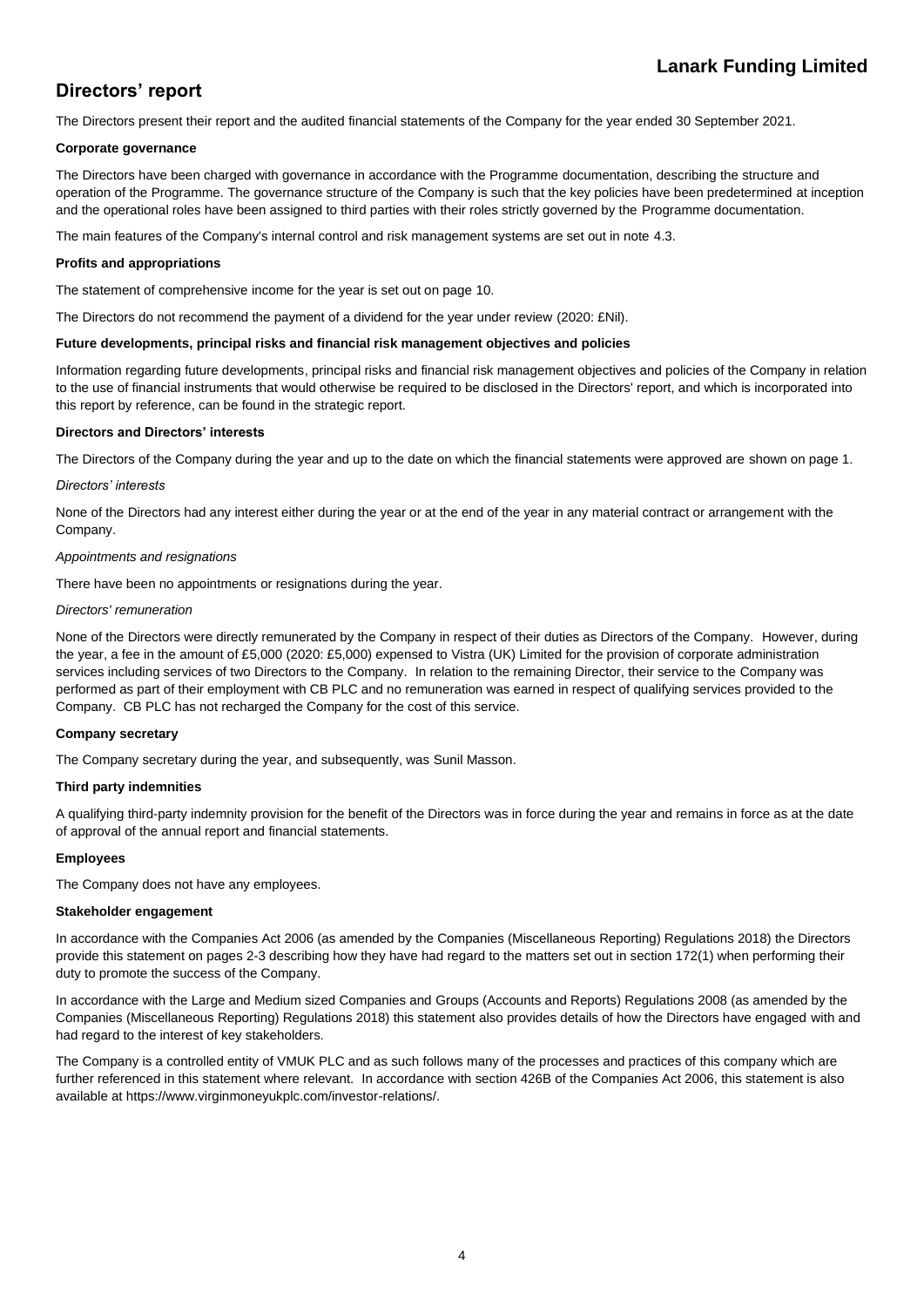# **Directors' report (continued)**

#### **Political donations**

No political donations were made throughout the year (2020: £Nil).

#### **Research and development costs**

The Company does not undertake formal research and development activities.

#### **Related parties**

Details of related party transactions are set out in note 4.2 of the financial statements.

#### **Share capital**

Information about share capital is shown in note 3.10.

#### **Going concern**

The Directors have made an assessment of the Company's ability to continue as a going concern and are satisfied that the Company has the resources to continue in business for 12 months from the approval of the financial statements.

The Company's use of the going concern basis for preparation of the accounts is discussed in note 1.3.

#### **Events after the balance sheet date**

There have been no significant events between 30 September 2021 and the date of approval of the annual report and financial statements which would require a change to or additional disclosure in the financial statements.

#### **Auditors and disclosure of information to the auditors**

The Directors who were members of the Board at the time of approving the Directors' report are listed on page 1. Having made enquiries of fellow Directors and of the Company's auditors, each of these Directors confirms that:

- to the best of each Director's knowledge and belief, there is no information relevant to the preparation of their report of which the Company's auditors are unaware; and
- each Director has taken all the steps a Director might reasonably be expected to have taken to be aware of relevant audit information and to establish that the Company's auditors are aware of that information.

The auditor, Ernst & Young LLP, has expressed their willingness to continue in office. Pursuant to Section 487 of the Companies Act 2006, Ernst & Young LLP, subject to any resolution to the contrary, are deemed to have been re-appointed as auditor of the Company.

This report was approved by the Board of Directors on 20 January 2022 and was signed on its behalf by:

 $3/12$ 

**Sunil Masson** Director 20 January 2022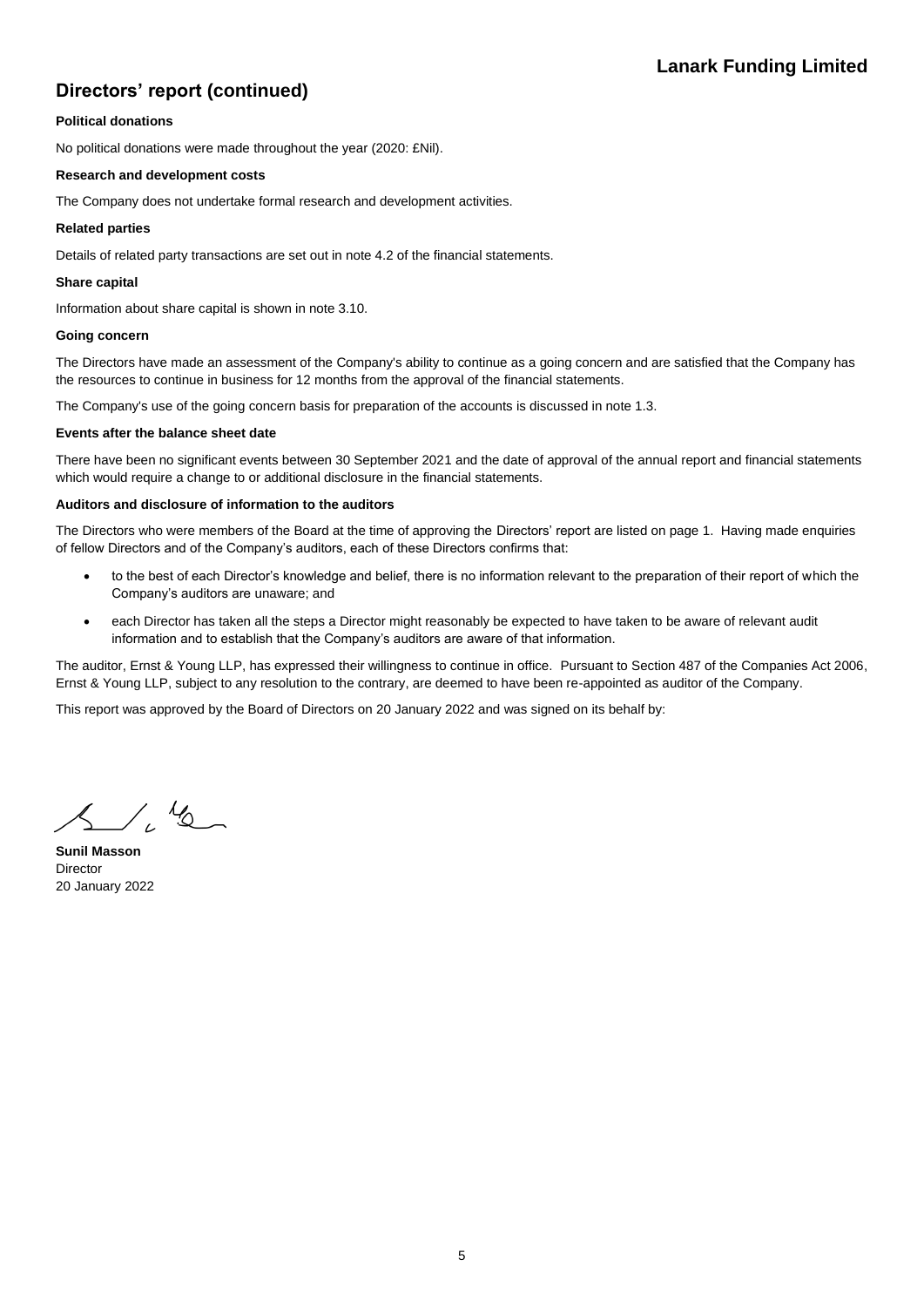# **Statement of Directors' responsibilities**

The Directors are responsible for preparing the strategic report, Directors' report and the financial statements in accordance with applicable law and regulations.

UK company law requires the Directors to prepare financial statements for each financial year. Under that law the Directors have elected to prepare the financial statements in accordance with International Accounting Standards ("IAS") in conformity with the requirements of the Companies Act 2006. Under company law the Directors must not approve the financial statements unless they are satisfied that they give a true and fair view of the state of affairs of the Company and of the profit or loss of the Company for that period. In preparing these financial statements the Directors are required to:

- select suitable accounting policies in accordance with IAS 8: Accounting Policies, Changes in Accounting Estimates and Errors and then apply them consistently;
- present information, including accounting policies, in a manner that provides relevant, reliable, comparable and understandable information;
- provide additional disclosures when compliance with the specific requirements in International Financial Reporting Standards ("IFRSs") is insufficient to enable users to understand the impact of particular transactions, other events and conditions on the financial position and financial performance;
- state whether IAS in conformity with the requirements of the Companies Act 2006, have been followed subject to any material departures disclosed and explained in the financial statements;
- make judgements and accounting estimates that are reasonable; and
- make an assessment of the Company's ability to continue as a going concern and prepare the financial statements on the going concern basis unless it is appropriate to presume that the Company will not continue in business.

The Directors are responsible for keeping adequate accounting records that are sufficient to show and explain the Company's transactions and disclose with reasonable accuracy at any time the financial position of the Company and enable them to ensure that the financial statements comply with Companies Act 2006. They are also responsible for safeguarding the assets of the Company and hence for taking reasonable steps for the prevention and detection of fraud and other irregularities.

Under UK company law and regulations, the Directors are also responsible for preparing a strategic report,and Directors' report, that comply with that law and those regulations.

This statement was approved by the Board of Directors on 20 January 2022 and was signed on its behalf by:

 $\frac{1}{2}$ 

**Sunil Masson** Director 20 January 2022

.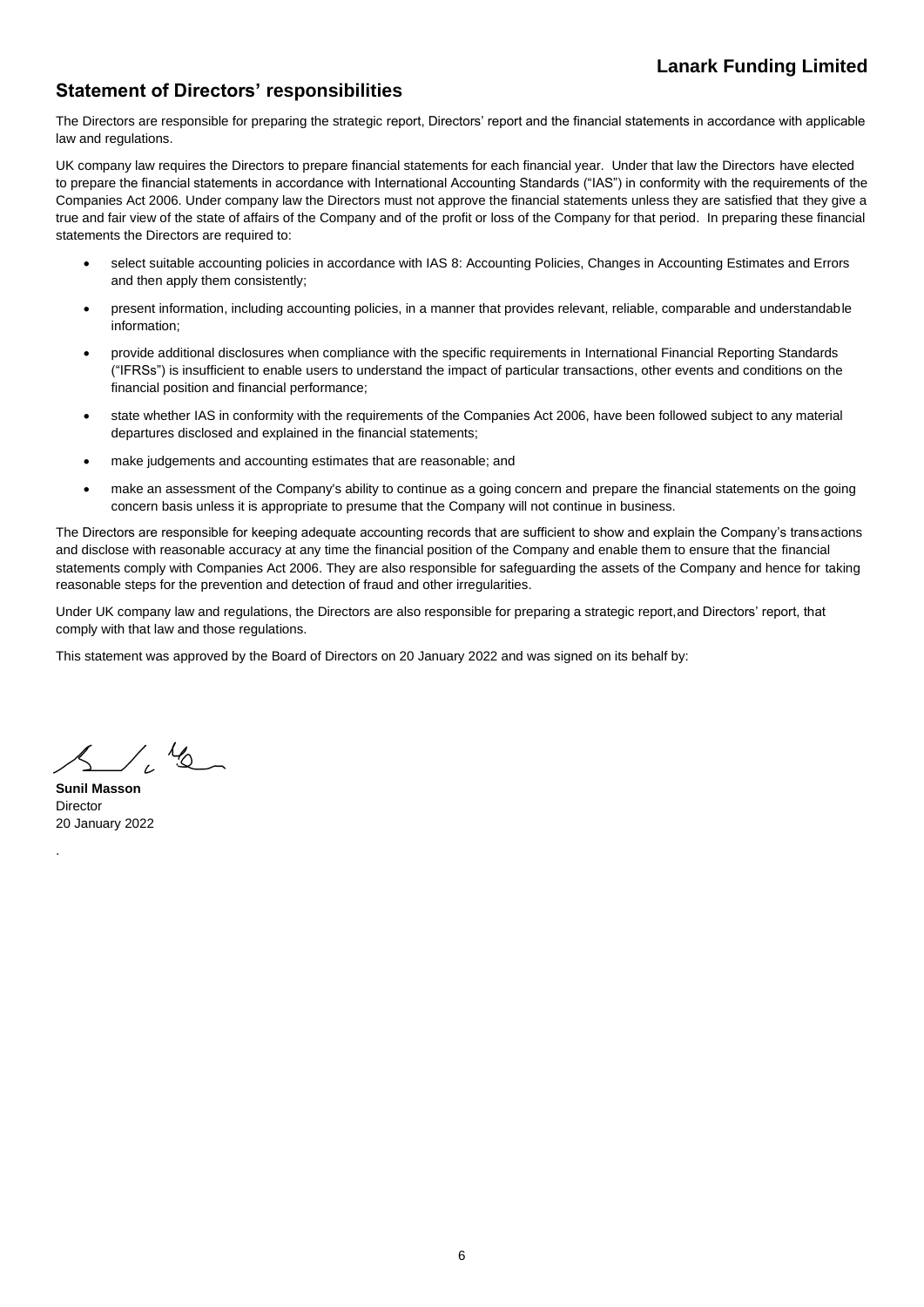### **Independent auditor's report to the members of Lanark Funding Limited**

#### **Opinion**

We have audited the financial statements of Lanark Funding Limited (the "Company") for the year ended 30 September 2021 which comprise the Statement of comprehensive income, the Balance sheet, the Statement of changes in equity, and the related notes 1.1 to 4.4 including a summary of significant accounting policies. The financial reporting framework that has been applied in their preparation is applicable law and International Accounting Standards in conformity with the requirements of the Companies Act 2006.

In our opinion, the financial statements:

- · give a true and fair view of the Company's affairs as at 30 September 2021 and of its profit for the year then ended;
- have been properly prepared in accordance with International Accounting Standards in conformity with the requirements of the Companies Act 2006; and have been prepared in accordance with the requirements of the Companies Act 2006.

#### **Basis for opinion**

We conducted our audit in accordance with International Standards on Auditing (UK) ("ISAs (UK)") and applicable law. Our responsibilities under those standards are further described in the Auditor's responsibilities for the audit of the financial statements section of our report. We are independent of the Company in accordance with the ethical requirements that are relevant to our audit of the financial statements in the UK, including the FRC's Ethical Standard, and we have fulfilled our other ethical responsibilities in accordance with these requirements.

We believe that the audit evidence we have obtained is sufficient and appropriate to provide a basis for our opinion.

#### **Conclusions relating to going concern**

In auditing the financial statements, we have concluded that the directors' use of the going concern basis of accounting in the preparation of the financial statements is appropriate.

Based on the work we have performed, we have not identified any material uncertainties relating to events or conditions that, individually or collectively, may cast significant doubt on the Company's ability to continue as a going concern for a period of at least twelve months from the date when the financial statements are authorised for issue.

Our responsibilities and the responsibilities of the directors with respect to going concern are described in the relevant sections of this report. However, because not all future events or conditions can be predicted, this statement is not a guarantee as to the Company's ability to continue as a going concern.

#### **Other information**

The other information comprises the information included in the annual report, other than the financial statements and our auditor's report thereon. The directors are responsible for the other information contained within the annual report.

Our opinion on the financial statements does not cover the other information and, except to the extent otherwise explicitly stated in this report, we do not express any form of assurance conclusion thereon.

Our responsibility is to read the other information and, in doing so, consider whether the other information is materially inconsistent with the financial statements or our knowledge obtained in the course of the audit or otherwise appears to be materially misstated. If we identify such material inconsistencies or apparent material misstatements, we are required to determine whether this gives rise to a material misstatement in the financial statements themselves. If, based on the work we have performed, we conclude that there is a material misstatement of the other information, we are required to report that fact.

We have nothing to report in this regard.

#### **Opinions on other matters prescribed by the Companies Act 2006**

In our opinion, based on the work undertaken in the course of the audit:

- the information given in the strategic report and the Directors' report for the financial year for which the financial statements are prepared is consistent with the financial statements; and
- · the strategic report and Directors' report have been prepared in accordance with applicable legal requirements.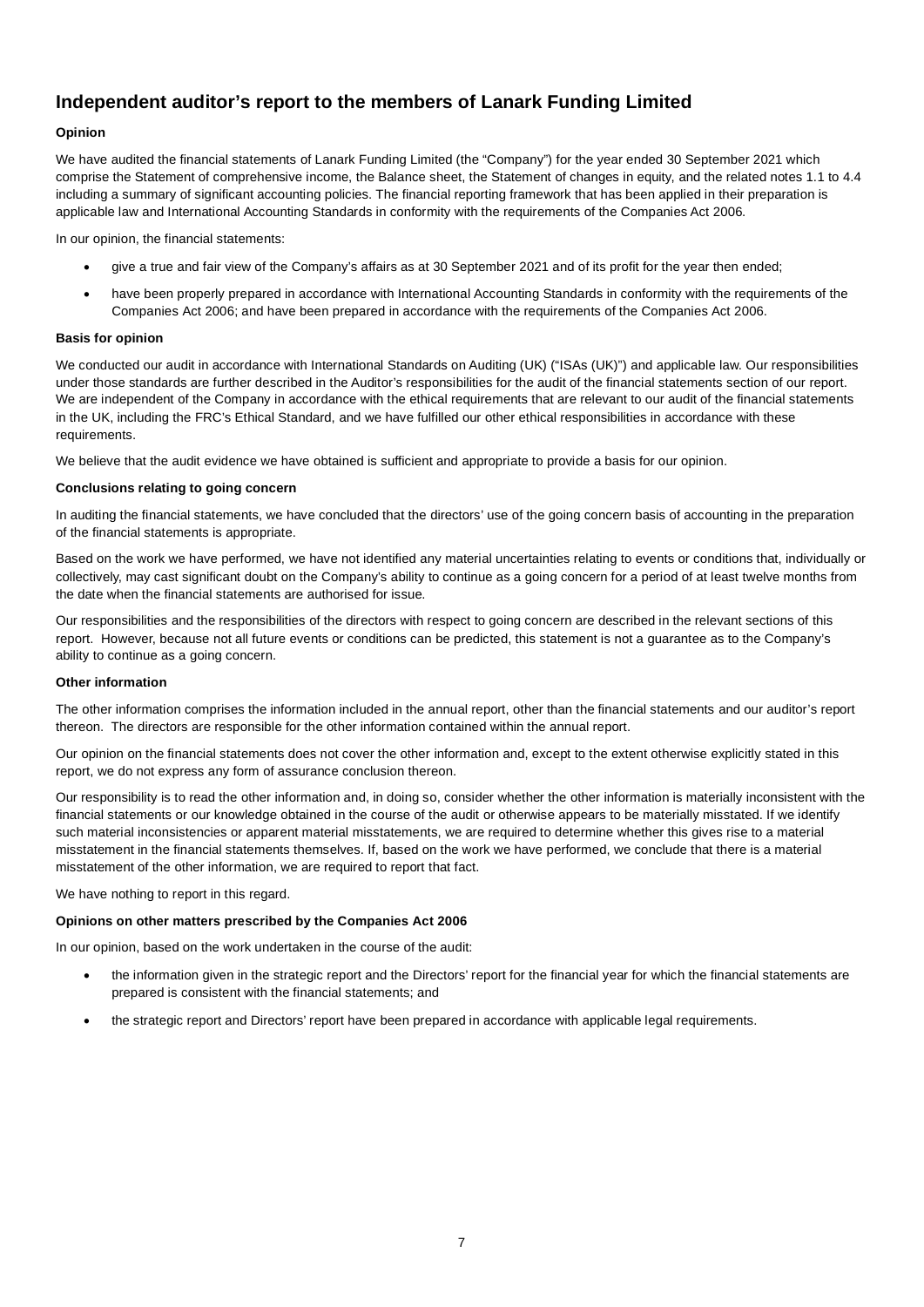## **Independent auditor's report to the members of Lanark Funding Limited (continued)**

#### **Matters on which we are required to report by exception**

In the light of the knowledge and understanding of the company and its environment obtained in the course of the audit, we have not identified material misstatements in the strategic report or Directors' report.

We have nothing to report in respect of the following matters in relation to which the Companies Act 2006 requires us to report to you if, in our opinion:

- adequate accounting records have not been kept by the parent company, or returns adequate for our audit have not been received from branches not visited by us; or
- the financial statements are not in agreement with the accounting records and returns; or
- · certain disclosures of directors' remuneration specified by law are not made; or
- we have not received all the information and explanations we require for our audit.

#### **Responsibilities of directors**

As explained more fully in the statement of Directors' responsibilities on page 6 the Directors are responsible for the preparation of the financial statements and for being satisfied that they give a true and fair view, and for such internal control as the Directors determine is necessary to enable the preparation of financial statements that are free from material misstatement, whether due to fraud or error.

In preparing the financial statements, the Directors are responsible for assessing the company's ability to continue as a going concern, disclosing, as applicable, matters related to going concern and using the going concern basis of accounting unless the Directors either intend to liquidate the company or to cease operations, or have no realistic alternative but to do so.

#### **Auditor's responsibilities for the audit of the financial statements**

Our objectives are to obtain reasonable assurance about whether the financial statements as a whole are free from material misstatement, whether due to fraud or error, and to issue an auditor's report that includes our opinion. Reasonable assurance is a high level of assurance but is not a guarantee that an audit conducted in accordance with ISAs (UK) will always detect a material misstatement when it exists. Misstatements can arise from fraud or error and are considered material if, individually or in the aggregate, they could reasonably be expected to influence the economic decisions of users taken on the basis of these financial statements.

#### *Explanation as to what extent the audit was considered capable of detecting irregularities, including fraud*

Irregularities, including fraud, are instances of non-compliance with laws and regulations. We design procedures in line with our responsibilities, outlined above, to detect irregularities, including fraud. The risk of not detecting a material misstatement due to fraud is higher than the risk of not detecting one resulting from error, as fraud may involve deliberate concealment by, for example, forgery or intentional misrepresentations, or through collusion. The extent to which our procedures are capable of detecting irregularities, including fraud is detailed below. However, the primary responsibility for the prevention and detection of fraud rests with both those charged with governance of the entity and management.

- · We obtained an understanding of the legal and regulatory frameworks that are applicable to the Company and determined that the most significant are the Companies Act 2006, Market Abuse Regulations, Transparency Regulations, and Tax legislation.
- We understood how the Company is complying with those frameworks by inquiring of management and identifying the controls in place in order to comply.
- We assessed the susceptibility of the Company's financial statements to material misstatement, including how fraud might occur by considering the controls that the Company has established to address risks identified by the entity or that otherwise seek to prevent, deter or detect fraud.
- Based on this understanding we designed our audit procedures to identify noncompliance with such laws and regulations. Our procedures involved inquiries of legal counsel, executive management, internal audit and focused testing.

A further description of our responsibilities for the audit of the financial statements is located on the Financial Reporting Council's website at https://www.frc.org.uk/auditorsresponsibilities. This description forms part of our auditor's report.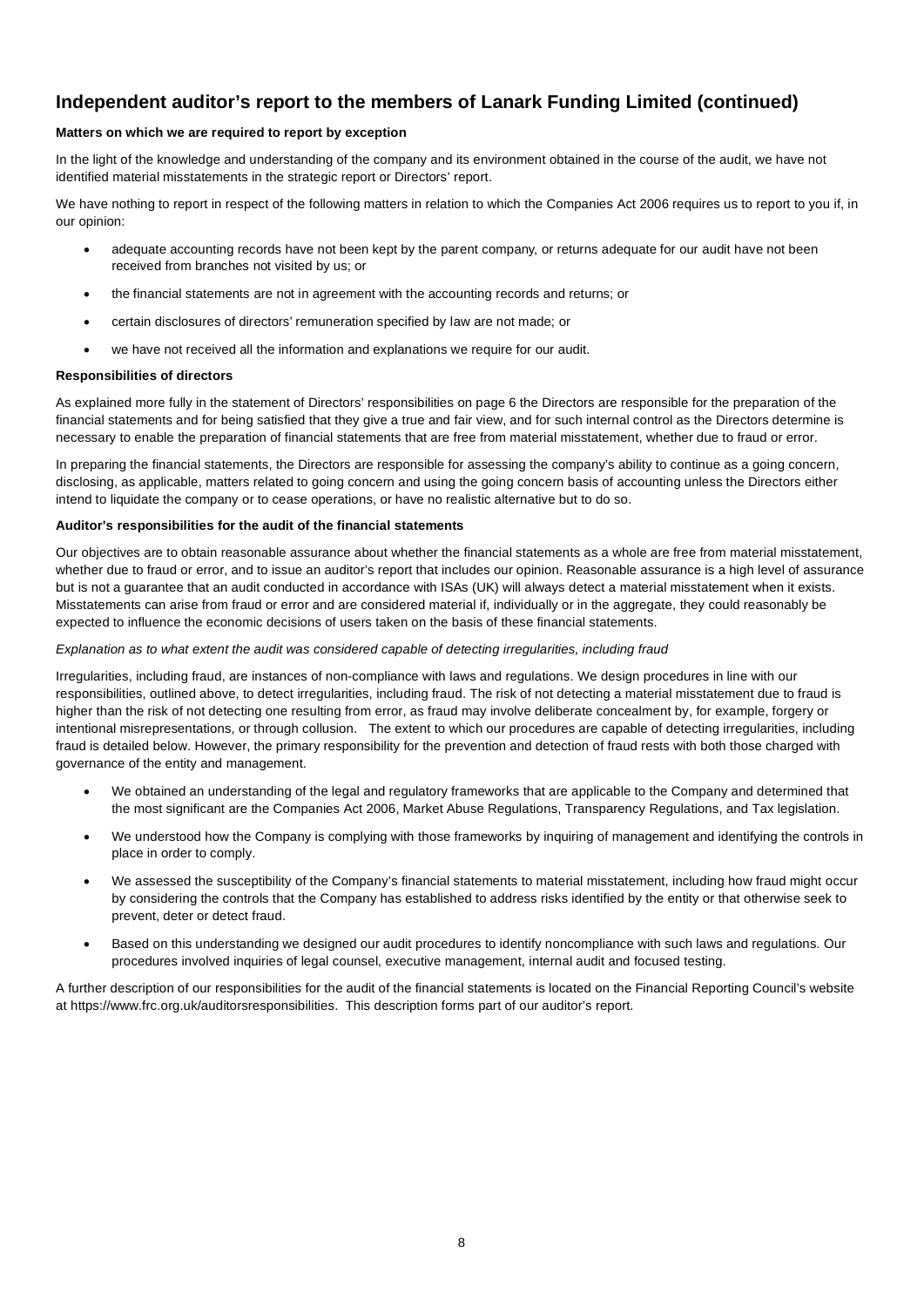### **Independent auditor's report to the members of Lanark Funding Limited (continued)**

### **Use of our report**

This report is made solely to the company's members, as a body, in accordance with Chapter 3 of Part 16 of the Companies Act 2006. Our audit work has been undertaken so that we might state to the company's members those matters we are required to state to them in an auditor's report and for no other purpose. To the fullest extent permitted by law, we do not accept or assume responsibility to anyone other than the company and the company's members as a body, for our audit work, for this report, or for the opinions we have formed

Engl & Young LLP

**Blake Adlem (Senior Statutory Auditor)** For and on behalf of Ernst & Young LLP, Statutory Auditor Edinburgh 24 January 2022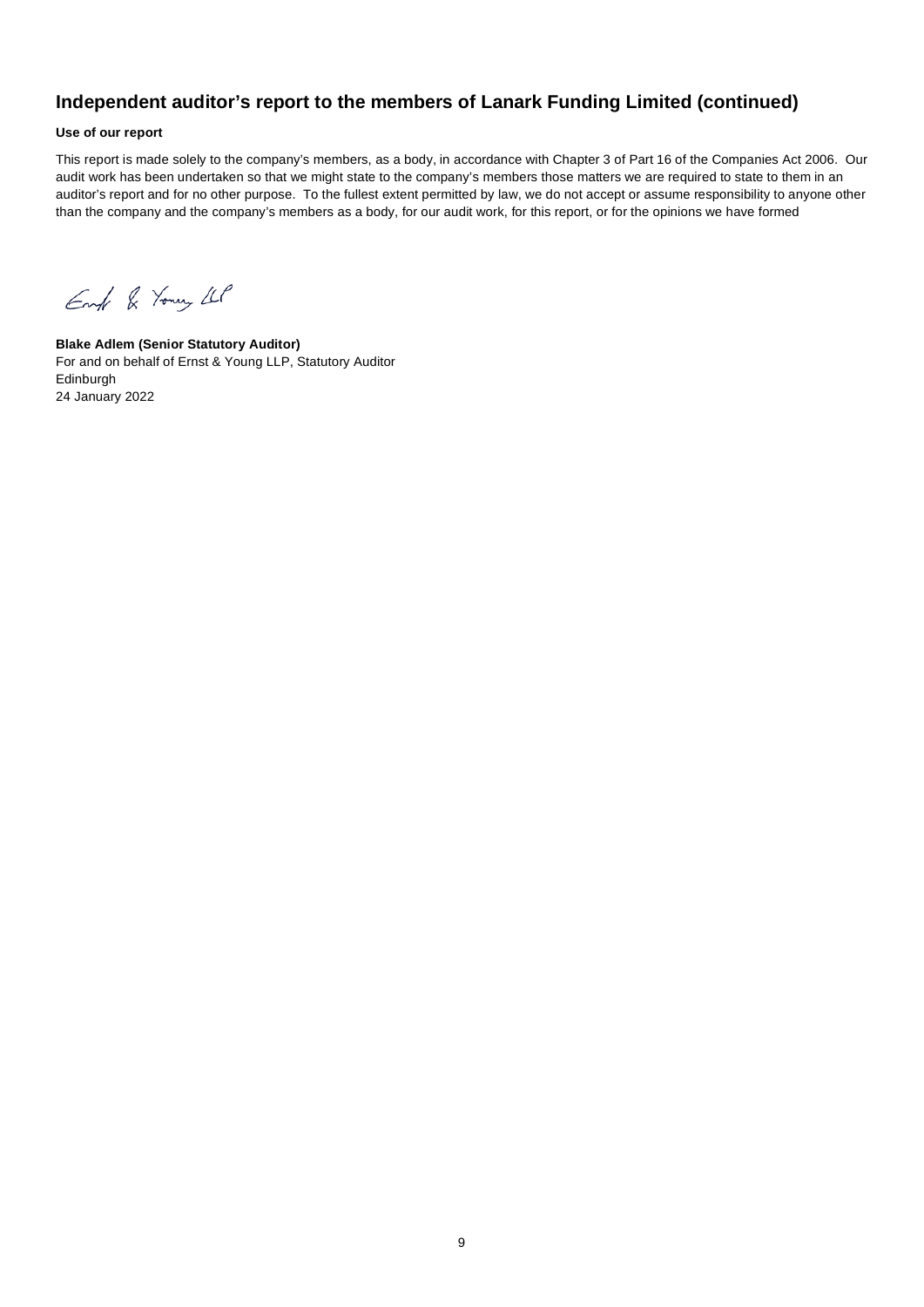# **Statement of comprehensive income for the year ended 30 September**

|                                                               | Note    | 2021      | 2020            |
|---------------------------------------------------------------|---------|-----------|-----------------|
|                                                               |         | £'000     | £'000           |
| Interest income                                               | 2.2     | 34,936    | 58,152          |
| Interest expense                                              | 2.3     | (34, 812) | (58,028)        |
| <b>Operating income</b>                                       |         | 124       | 124             |
| Operating expenses                                            | 2.4     | (112)     | (112)           |
| Profit before tax                                             |         | 12        | 12              |
| Tax expense                                                   | $2.5\,$ | (2)       | (2)             |
| Total comprehensive income attributable to the equity holders |         | 10        | 10 <sup>1</sup> |

The notes on pages 14 to 32 form part of these financial statements.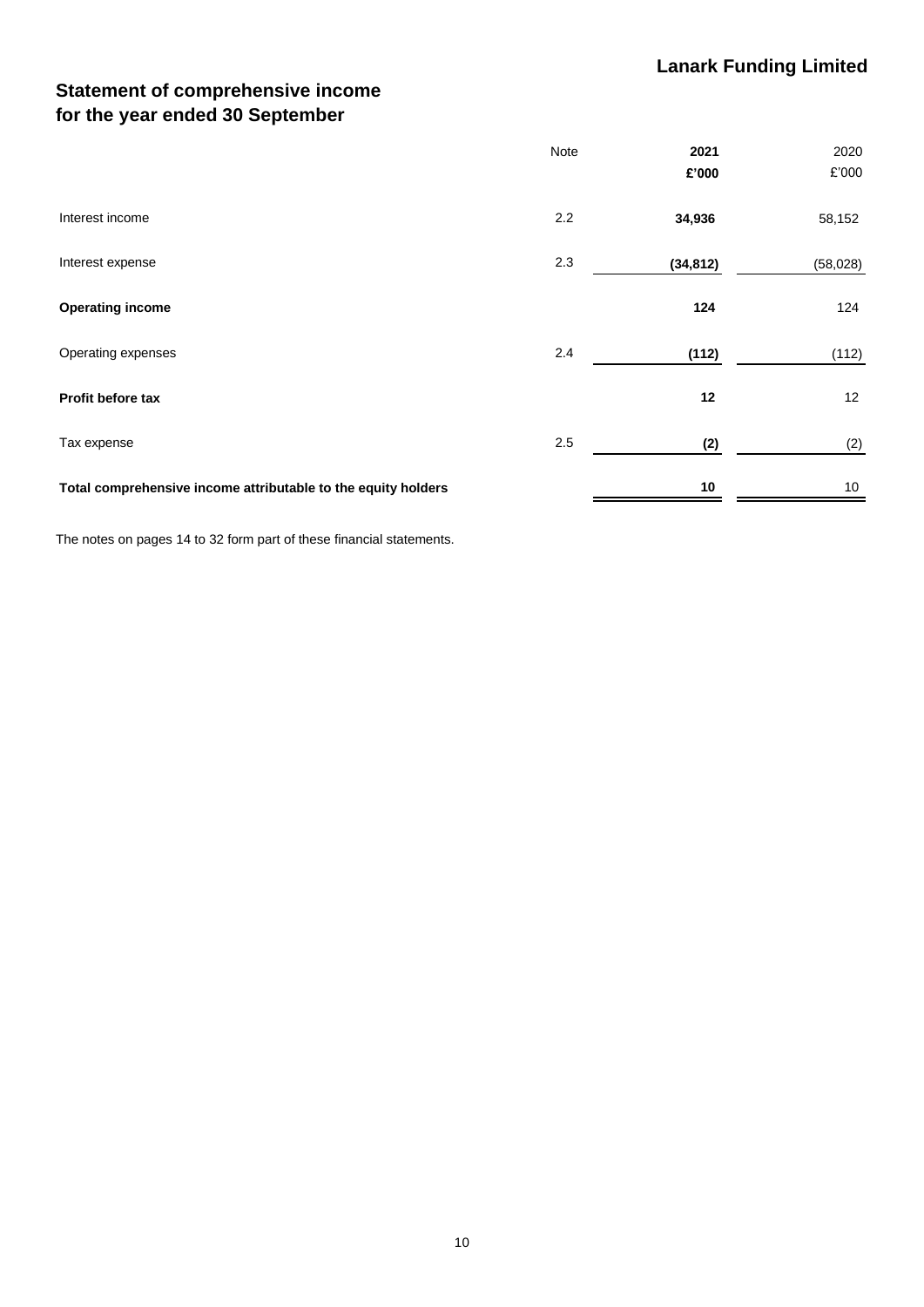# **Balance sheet as at 30 September**

|                                     |      | 2021      | 2020           |
|-------------------------------------|------|-----------|----------------|
|                                     | Note | £'000     | £'000          |
| <b>Assets</b>                       |      |           |                |
| Investments in subsidiaries         | 3.1  | 13        | 13             |
| Deemed loan                         | 3.2  | 3,302,571 | 4,553,156      |
| Reserve funds                       | 3.3  | 76,867    | 116,253        |
| Other assets                        | 3.4  | 49,020    | 48,394         |
| Cash and cash equivalents           | 3.5  | 30,456    | 63,108         |
| <b>Total assets</b>                 |      | 3,458,927 | 4,780,924      |
|                                     |      |           |                |
| <b>Liabilities</b>                  |      |           |                |
| Intercompany Loans                  | 3.6  | 3,414,725 | 4,727,834      |
| Subordinated Ioan                   | 3.7  |           | 12,218         |
| Other liabilities                   | 3.8  | 44,075    | 40,754         |
| Current tax liability               |      | 2         | $\overline{c}$ |
| <b>Total liabilities</b>            |      | 3,458,802 | 4,780,808      |
| <b>Equity</b>                       |      |           |                |
| Share capital                       | 3.10 |           |                |
| Share premium                       | 3.11 | 12        | 12             |
| Retained earnings                   |      | 113       | 104            |
| <b>Total equity</b>                 |      | 125       | 116            |
| <b>Total liabilities and equity</b> |      | 3,458,927 | 4,780,924      |

The notes on pages 14 to 32 form part of these financial statements.

The financial statements were approved by the Board of Directors on 20 January 2022 and were signed on its behalf by:

 $2/40$ 

**Sunil Masson** Director 20 January 2022 Company No: 06302746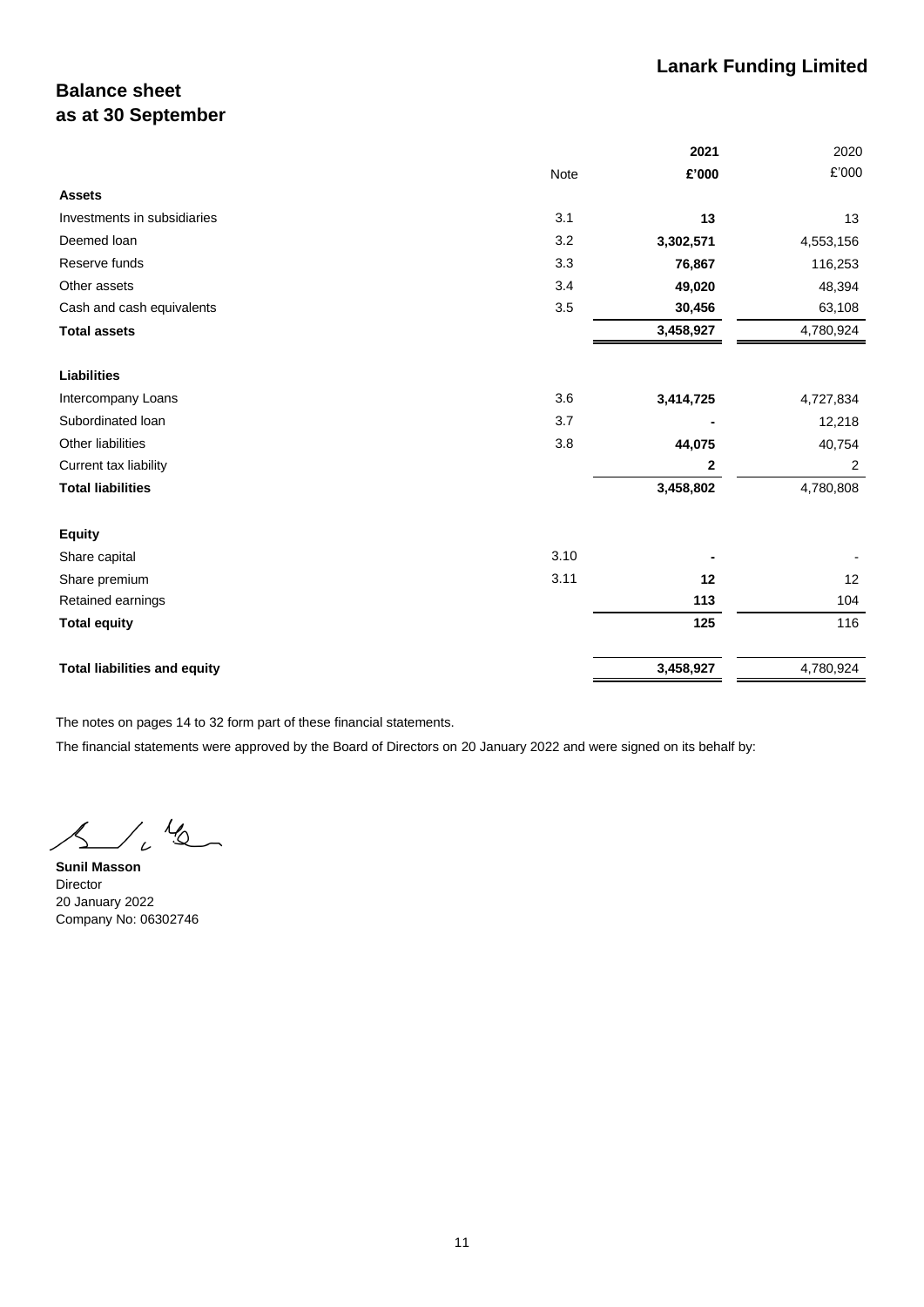## **Statement of changes in equity**

|                                         | <b>Share</b><br>capital  | <b>Share</b><br>premium | <b>Retained</b><br>earnings | <b>Total</b> |
|-----------------------------------------|--------------------------|-------------------------|-----------------------------|--------------|
|                                         | £'000                    | £'000                   | £'000                       | £'000        |
| Balance at 30 September 2019            |                          | 12                      | 94                          | 106          |
| Total comprehensive income for the year | $\blacksquare$           | ۰                       | 10                          | 10           |
| Balance at 30 September 2020            | $\overline{\phantom{0}}$ | 12                      | 104                         | 116          |
| Total comprehensive income for the year | $\blacksquare$           |                         | 10                          | 10           |
| Rounding adjustment <sup>(1)</sup>      | $\blacksquare$           |                         | (1)                         | (1)          |
| Balance at 30 September 2021            |                          | 12                      | 113                         | 125          |

<sup>(1)</sup> Due the predefined profit level and current applicable tax rate of 19%, every 4 years the cumulative effect results in a casting break in the closing retained earnings balance. As it would not be appropriate to round either the tax or income balances, an additional rounding adjustment has been added to ensure the correct closing position.

The notes on pages 14 to 32 form part of these financial statements.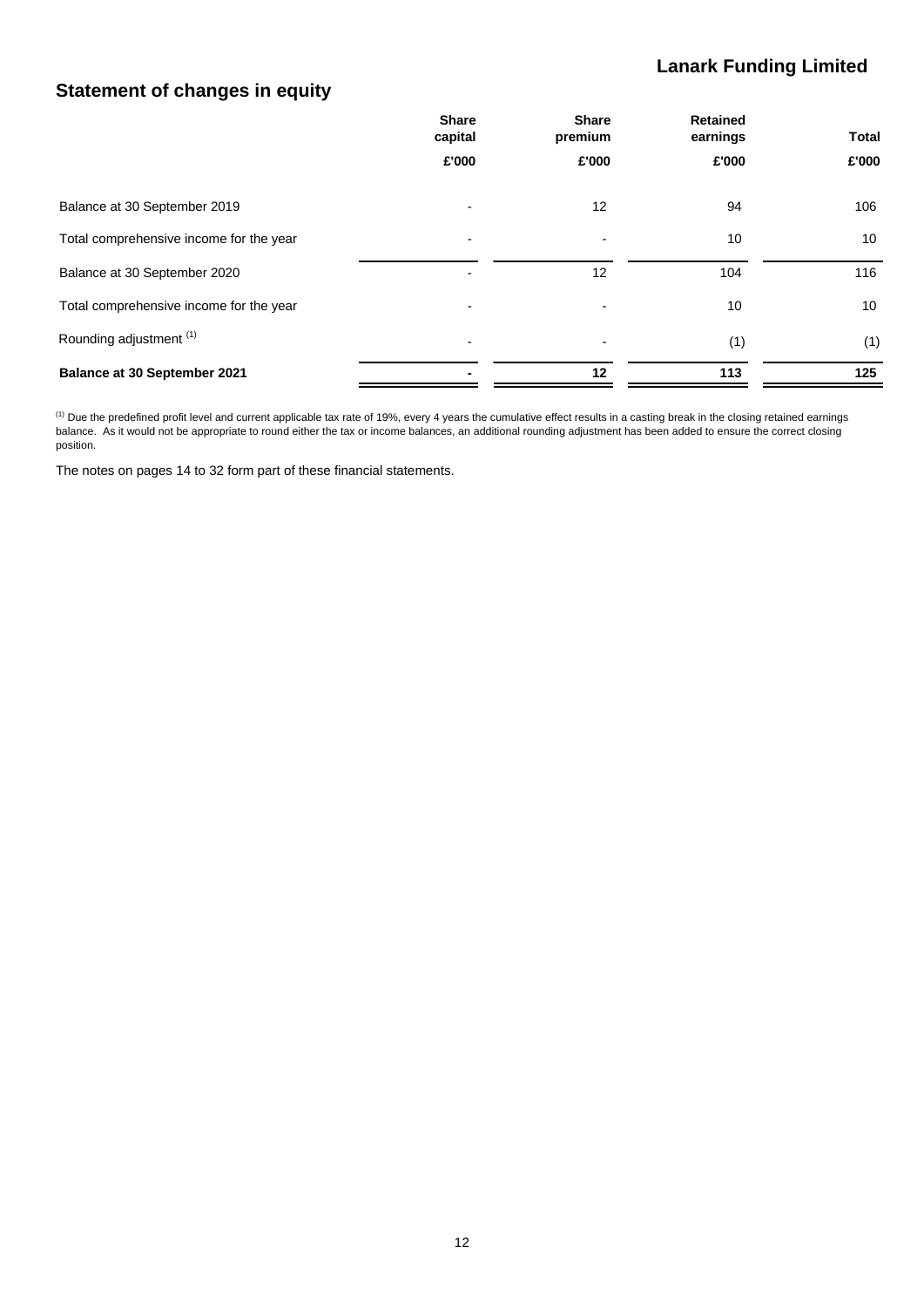# **Statement of cash flows for the year ended 30 September**

|                                                                   | Note | 2021           | 2020       |
|-------------------------------------------------------------------|------|----------------|------------|
|                                                                   |      | £'000          | £'000      |
| <b>Operating activities</b>                                       |      |                |            |
| <b>Profit before tax</b>                                          |      | 12             | 12         |
| Adjustments for non-cash movements included in profit before tax: |      |                |            |
| Interest income                                                   | 2.2  | (34, 936)      | (58, 152)  |
| Interest expense                                                  | 2.3  | 34,812         | 58,028     |
| Adjustments to working capital:                                   |      |                |            |
| Changes in operating assets                                       | 4.1  | (626)          | (4, 764)   |
| Changes in operating liabilities                                  | 4.1  | $\overline{2}$ | 1          |
| Tax paid                                                          |      | (2)            | (2)        |
| Net cash flows used in operating activities                       |      | (738)          | (4, 877)   |
| <b>Investing activities</b>                                       |      |                |            |
| Reduction/(increase) in deemed loan                               |      | 1,240,822      | (230, 661) |
| Interest received on the deemed loan                              |      | 44,697         | 94,019     |
| Reduction/(increase) in investment in reserve funds               |      | 39,386         | (58, 216)  |
| Interest (paid)/received on cash and cash equivalents             |      | (20)           | 65         |
| Net cash flows provided by/(used in) investing activities         |      | 1,324,885      | (194, 793) |
| <b>Financing activities</b>                                       |      |                |            |
| Drawdown of Intercompany Loans                                    | 4.1  |                | 1,072,678  |
| Principal repayment of Intercompany Loans                         | 4.1  | (1,312,876)    | (857, 977) |
| Interest paid on Intercompany Loans                               |      | (31, 694)      | (53, 946)  |
| Drawdown of subordinated loan                                     | 4.1  |                | 29,739     |
| Principal repayment of subordinated loan                          | 4.1  | (12, 212)      | (34, 907)  |
| Interest paid on subordinated loan                                |      | (17)           | (355)      |
| Net cash flows (used in)/provided by financing activities         |      | (1, 356, 799)  | 155,232    |
| Net decrease in cash and cash equivalents                         |      | (32, 652)      | (44, 438)  |
| Cash and cash equivalents at beginning of year                    |      | 63,108         | 107,546    |
| Cash and cash equivalents at end of year                          | 3.5  | 30,456         | 63,108     |

The notes on pages 14 to 32 form part of these financial statements.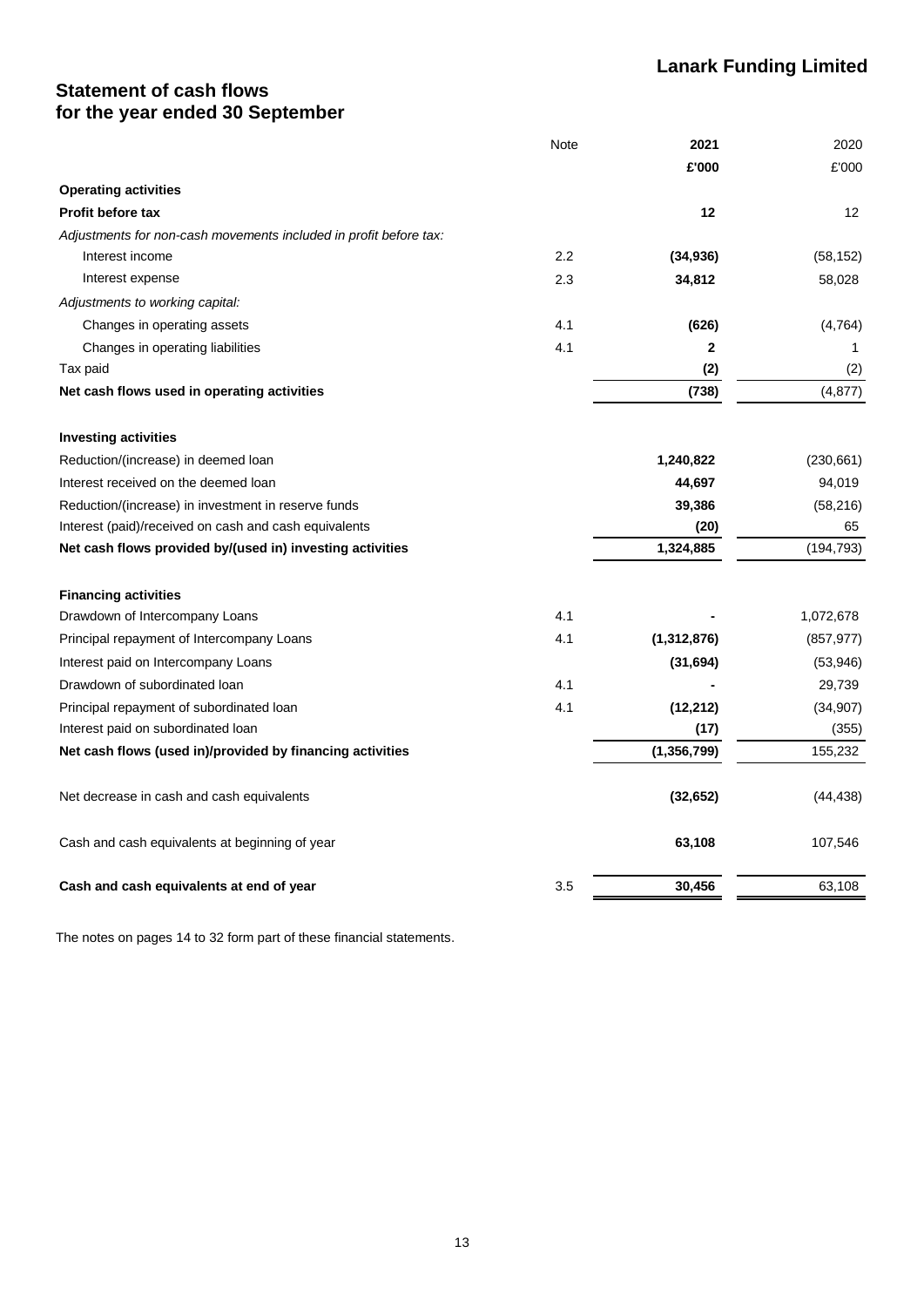# **Notes to the financial statements Section 1: Basis of preparation and accounting policies**

### **1.1 General information**

The Company is incorporated under the Companies Act 2006 and registered in England and Wales as a private limited company.

The immediate parent company is LHL, a company incorporated under the Companies Act 2006 and registered in England and Wales. The ultimate parent company is Vistra Capital Markets (Ireland) Limited ("Vistra Ltd"), a company incorporated and registered in the Republic of Ireland. Vistra Ltd does not consolidate the results of the Company and its subsidiary.

CB PLC, a company incorporated under the Companies Act 2006 and registered in Scotland, is the Originator of the Programme. The smallest group in which the results of the Company are consolidated is that headed by CB PLC. The ultimate controlling entity is VMUK PLC, a company incorporated under the Companies Act 2006 and registered in England and Wales. VMUK PLC and its subsidiary undertakings, which include CB PLC, comprise the Virgin Money UK PLC Group. The Virgin Money UK PLC Group is the largest group in which the results of the Company are consolidated. The financial statements of VMUK PLC may be obtained from the registered office at Jubilee House, Gosforth, Newcastle upon Tyne, NE3 4PL.

The Company has not presented consolidated financial statements; relying on the exemption under section 400 of the Companies Act 2006.

### **1.2 Basis of accounting**

The Company's financial statements, which should be read in conjunction with the strategic report and the Directors' report, have been prepared in accordance with IAS in conformity with the requirements of the Companies Act 2006<sup>1</sup>. The financial information has been prepared under the historical cost convention.

### **1.3 Going concern**

The Company's business activities, together with the factors likely to affect its future development, performance and position are set out in the strategic report. In addition, note 4.3 to the financial statements includes the Company's risk management objectives.

The Company has access to financial resources through its interest in the deemed loan. It is the intention of the Directors of the Company to continue operations while the Programme supports the funding and liquidity needs of the Group. Due to the limited recourse nature of the Intercompany Loans and the associated Notes, the ultimate risk is borne by the Noteholders, therefore any shortfall in the proceeds from the deemed loan will be a risk to the Noteholders of the Programme rather than the Company.

The Directors believe the Company is well placed to manage its business risks successfully in line with the Programme documentation. Accordingly, the financial statements have been prepared on a going concern basis.

### **1.4 Accounting policies**

#### **(a) Functional and presentation currency**

Items included in the financial statements of the Company are measured using the currency of the primary economic environment in which the entity operates (the 'functional currency'). The financial statements are presented in pounds sterling ("GBP"), which is also the Company's presentation currency, rounded to the nearest thousand pounds ("£'000") unless otherwise stated.

#### **(b) Interest income and interest expense**

Interest income is reflected in the statement of comprehensive income using the effective interest rate ("EIR") method which discounts the estimated future cash payments or receipts over the expected life of the financial instrument to the gross carrying amount of the non-credit impaired financial asset. Interest expense is reflected in the statement of comprehensive income using the same EIR method on the amortised cost of the financial liability.

When calculating the EIR, cash flows are estimated considering all contractual terms of the financial instrument (e.g. prepayment, call and similar options) excluding future Expected Credit Losses ("ECL"). The calculation includes all amounts paid or received that are an integral part of the EIR such as transaction costs and all other premiums or discounts. Where it is not possible to reliably estimate the cash flows or the expected life of a financial instrument (or group of financial instruments), the contractual cash flows over the full contractual term of the financial instrument (or group of financial instruments) are used.

 $1_A$ s the Company's accounting year straddles 31 December 2020, the date the UK ceased to be subject to EU law, the 2021 published financial reports are required to follow EU adopted IFRSs. From 1 October 2021, the Company will follow and refer only to UK adopted IASs, with the UK Endorsement Board being the body responsible for providing authorisation for the use of new International Accounting Standards Board ("IASB") standards, amendments or interpretations in the UK from 1 January 2021. As at 30 September 2021, there were no material endorsement disparities between the UK and EU that would impact the Group.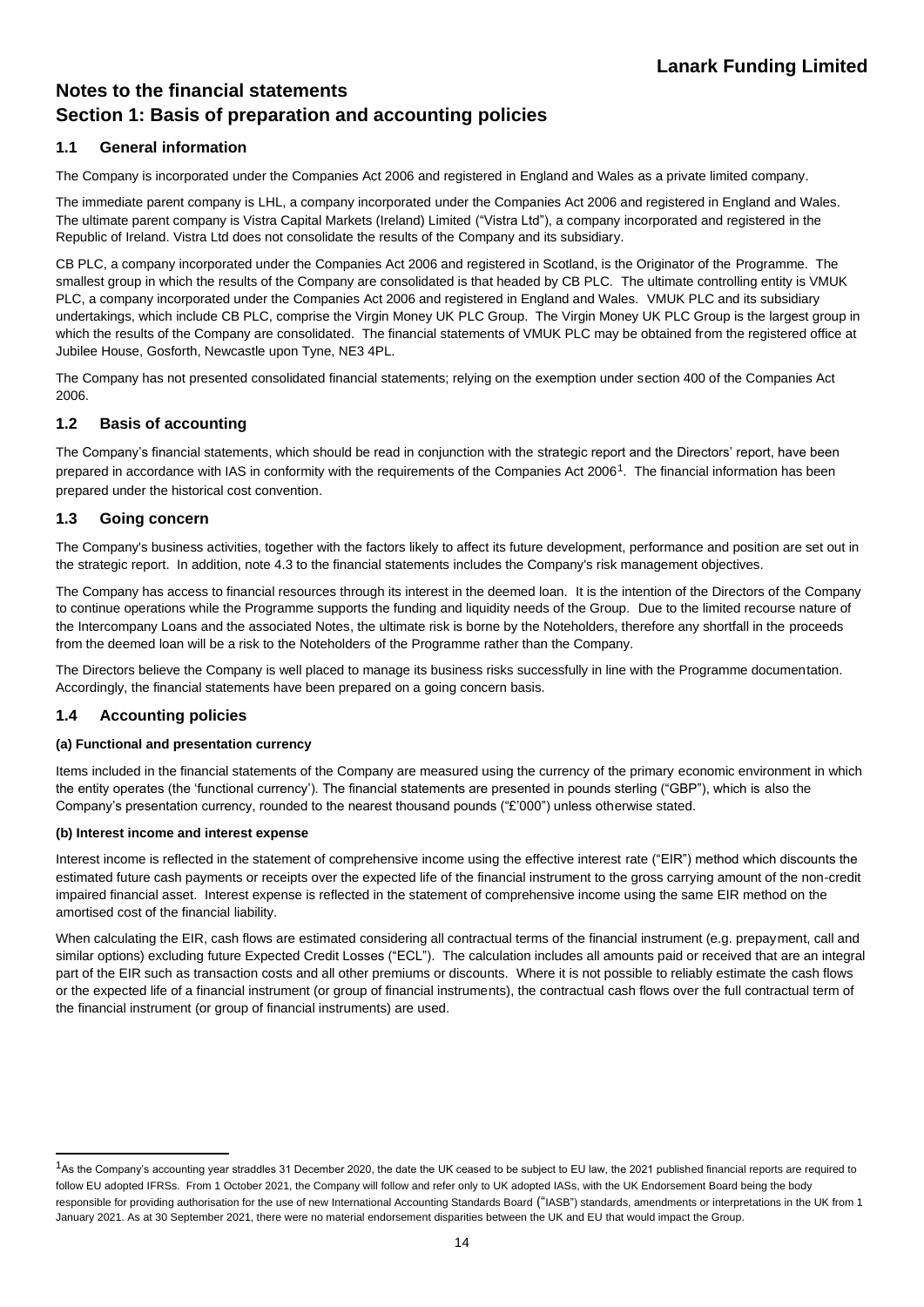### **1.4 Accounting policies (continued)**

#### **(b) Interest income and interest expense (continued)**

#### *Deferred consideration to LMI*

Deferred consideration to LMI arises when LMI requires additional income to provide for expenses and meet the pre-defined profit level. Deferred consideration to LMI is paid in priority to the deferred consideration paid to the Originator, CB PLC, as per priority of payments in the Programme documentation. The expense is included in interest expense in the statement of comprehensive income and is accrued as a payable until settled.

#### **(c) Income tax**

Income tax on the profit or loss for the year comprises current tax. Income tax is recognised in the statement of comprehensive income except to the extent that it is related to items recognised in equity, in which case the tax is also recognised in equity.

Income tax expense is the tax payable on the current year's taxable income based on the applicable tax rate adjusted by changes in deferred tax assets and liabilities and is based on the permanent tax regime for securitisation companies.

#### *Current tax*

Current tax is the expected tax payable on the taxable income for the year, using tax rates enacted or substantively enacted at the balance sheet date, and any adjustment to tax payable in respect of previous years.

#### **(d) Financial instruments**

#### *Recognition and derecognition*

A financial asset or a financial liability is recognised on the balance sheet when the Company becomes party to the contractual provisions of the instrument.

The Company derecognises a financial asset when the contractual cash flows from the asset expire or it transfers the right to receive contractual cash flows on the financial asset in a transaction in which substantially all the risk and rewards of ownership are transferred. Financial liabilities are derecognised from the balance sheet when the Company has discharged its obligation to the contract, or the contract is cancelled or expires.

#### *Classification and measurement*

The Company measures a financial asset or liability on initial recognition at its fair value, plus or minus transaction costs that are directly attributable to the acquisition or issue of the financial asset or the financial liability (with the exception of financial assets or liabilities at fair value through profit or loss, where transaction costs are recognised directly in the statement of comprehensive income as they are incurred).

#### *Financial assets*

Subsequent accounting for a financial asset is determined by the classification of the asset depending on the underlying business model and contractual cash flow characteristics. This results in classification within one of the following categories: i) amortised cost, ii) fair value through other comprehensive income ("FVOCI"), or iii) fair value through profit or loss ("FVTPL"). The Company has no financial assets classified as FVOCI or FVTPL.

A financial asset is measured at amortised cost when (i) the asset is held within a business model whose objective is achieved by collecting contractual cash flows; and (ii) the contractual terms give rise to cash flows on specified dates which are solely payments of principal and interest on the principal amount outstanding. Financial assets held at amortised cost are assessed for impairment using the ECL methodology. Further detail is provided in note 1.5.

The Company's cash and cash equivalents, reserve funds and deemed loan are classified as financial assets at amortised cost. This classification is determined by the business model under which the Company uses the assets ('held to collect' business model) and the nature of the assets' cash flows. The cash flows have been determined to be solely payments of principal and interest, reflecting the basic lending arrangement.

#### *Financial liabilities*

All of the Company's financial liabilities are classified as financial liabilities at amortised cost.

#### *Fair value measurement*

Fair value is defined as the price that would be received to sell an asset or paid to transfer a liability in an orderly transaction between market participants at the measurement date.

When available, the Company measures the fair value of an instrument using quoted prices in an active market for that instrument. A market is regarded as active if transactions for the asset or liability take place with sufficient frequency and volume to provide pricing information on an ongoing basis.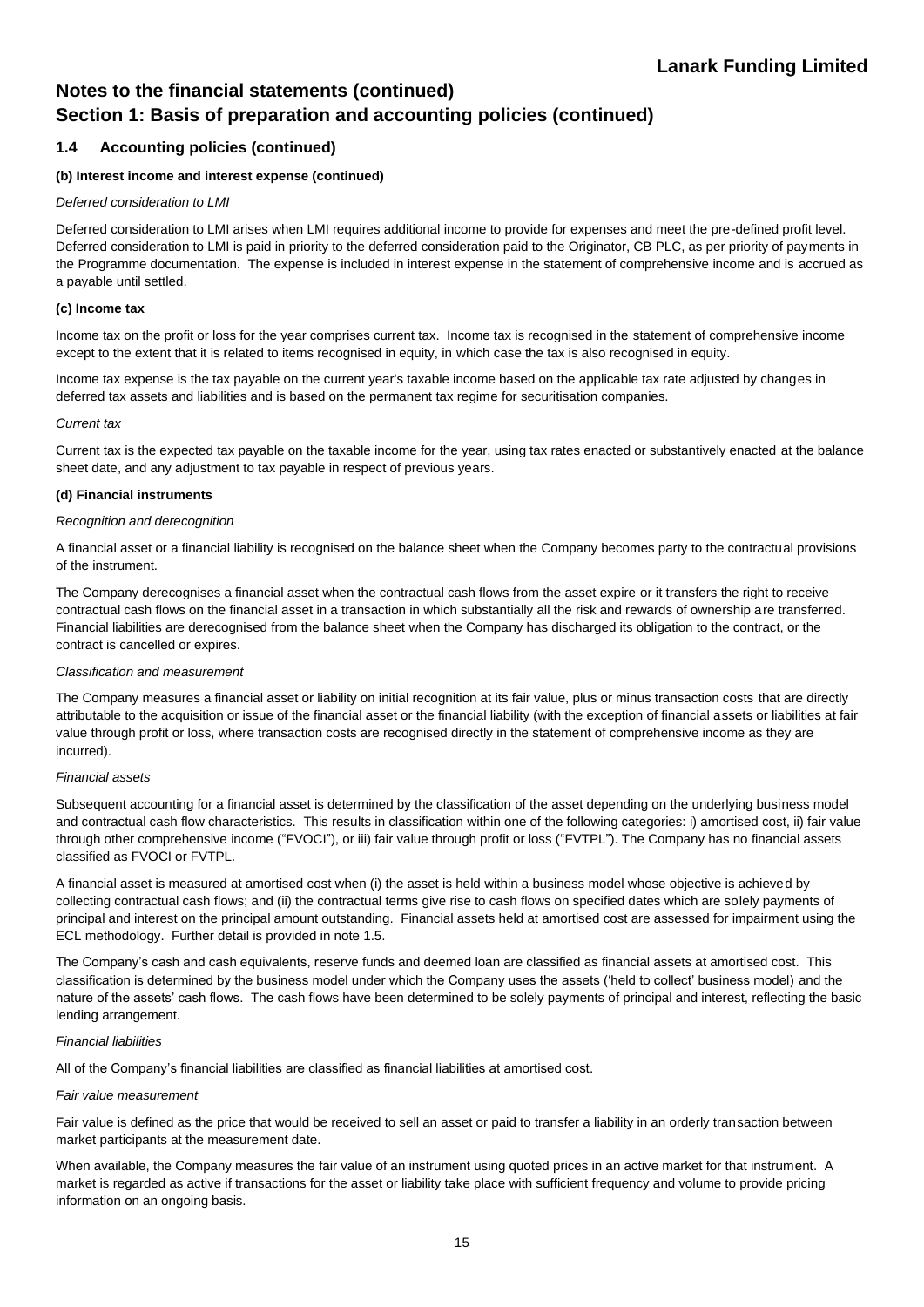### **1.4 Accounting policies (continued)**

### **(d) Financial instruments (continued)**

#### *Fair value measurement (continued)*

Where no such active market exists for the particular asset or liability, the Company uses a valuation technique to arrive at the fair value, including the use of transaction prices obtained in recent arm's length transactions where possible, discounted cash flow analysis, option pricing models and other valuation techniques commonly used by market participants. In doing so, fair value is estimated using a valuation technique that makes maximum possible use of market inputs and that places minimal possible reliance upon entity-specific inputs.

The best evidence of the fair value of a financial instrument at initial recognition is the transaction price (i.e. the fair value of the consideration given or received) unless the fair value of that instrument is evidenced by comparison with other observable current market transactions in the same instrument (i.e. without modification or repackaging) or based on a valuation technique whose variables include only data from observable markets. When such evidence exists, the Company recognises profits or losses on the transaction date.

#### **(e) Investments in subsidiaries**

Investments in subsidiaries are valued at cost plus incidental expenses or valuation less any provision for impairment. Such investments are reviewed annually for impairment, or more frequently when there are indications that impairment may have occurred. Losses relating to impairment in the value of shares in the subsidiary are recognised in the statement of comprehensive income. Gains or losses on the disposal or part disposal of an investment in a subsidiary are also recognised within the statement of comprehensive income within other operating income.

#### **(f) Deemed loan**

Where a transferor retains substantially all the risks and rewards associated with the transferred assets, the transaction is accounted for as a financing transaction, notwithstanding that it is a sale transaction from a legal perspective. The Company has concluded that CB PLC has retained substantially all the risks and rewards of the pool of mortgage loans held by the Trustee. As a consequence, the Company has concluded that the Company should not recognise the beneficial interest in the mortgage loans on its balance sheet but rather a deemed loan at amortised cost due from CB PLC.

Initial recognition of the deemed loan corresponds to the initial consideration paid by the Company for the interest in the Trust Property. The Company recognises principal and interest cash flows from the underlying pool of mortgage loans only to the extent that it is entitled to such cash flows in accordance with the Company revenue and principal priority of payments as detailed in the Programme documentation. Cash flows attributable to CB PLC are not recognised in the Company's statement of comprehensive income.

#### *Deferred consideration to CB PLC*

Deferred consideration to CB PLC arises when there is surplus income of the underlying mortgage loans to which the Company has a beneficial interest, to the extent that it exceeds the costs and allowable profit of the Company. Deferred consideration is payable to CB PLC as the Originator of the Programme. As the Company does not recognise income to which it is not beneficially entitled, deferred consideration payable is accounted for as a deduction against the deemed loan and the associated expense is recognised in the statement of comprehensive income as a deduction against deemed loan interest income.

#### *Basis swaps*

The Company uses derivative financial instruments to manage exposure to interest rate risk, which arises when there is a mismatch between fixed interest rate and floating interest rates, and different repricing characteristics between assets and liabilities.

As the transfer of the Trust Property did not qualify for derecognition, the basis swap derivatives have not been separately recognised on the balance sheet, but the effect of the derivatives has been recognised as a component of the deemed loan.

#### **(g) Reserve funds**

Reserve funds are held in line with the Programme documentation, which places restrictions on the timing and use of the funds. The reserve funds are held as cash at bank, which is measured at amortised cost.

#### **(h) Other assets**

Other receivables include intercompany receivables and pre-paid expenses, which are recognised initially at fair value and subsequently measured at amortised cost.

#### **(i) Cash and cash equivalents**

Cash and cash equivalents are measured at amortised cost and are derecognised when the rights to receive cash flows have expired or the Company has transferred substantially all the risks and rewards of ownership. For the purposes of the statement of cash flows, cash and cash equivalents comprise balances with less than three months' maturity from the date of acquisition.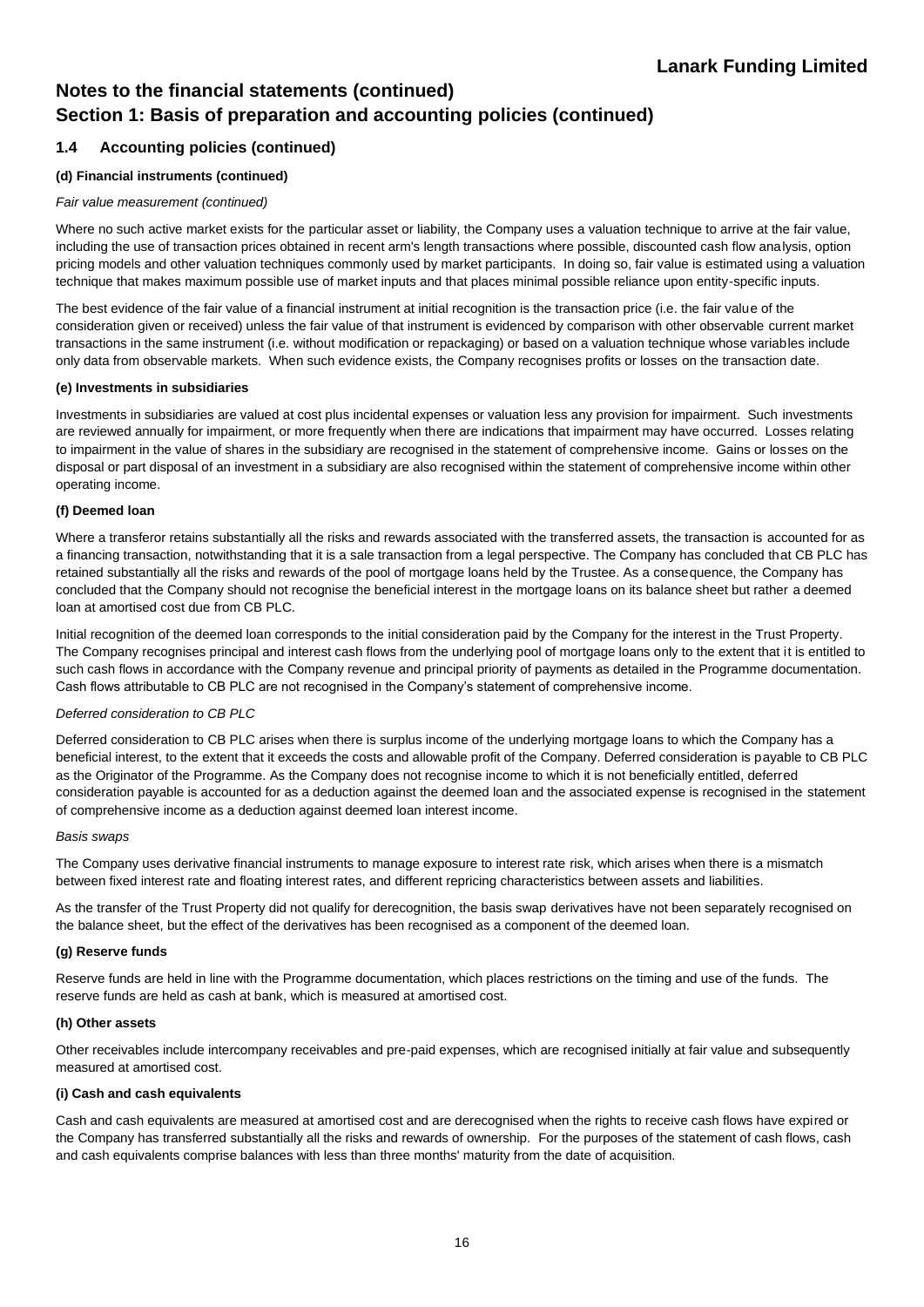### **1.4 Accounting policies (continued)**

### **(j) Intercompany Loans**

The loans issued under the terms of the Global Intercompany Loan Agreement with LMI comprise the Intercompany Loans. The Intercompany Loans are initially recognised on the balance sheet at the fair value of the proceeds received and subsequently measured at amortised cost.

### **(k) Subordinated loan**

The subordinated loan is a formal intercompany loan agreement between the Company and CB PLC. The loan is subject to the terms of the Subordinated Loan Agreement. The subordination loan is recognised initially at fair value and subsequently measured at amortised cost.

#### **(l) Other liabilities**

Other liabilities include non interest-bearing intercompany payables and accrued expenses, which are recognised initially at fair value and subsequently measured at amortised cost.

#### **(m) Share capital**

Ordinary shares are classified as equity. Incremental costs directly attributable to the issue of ordinary shares are recognised as a deduction from equity, net of tax effects.

#### **(n) Share premium**

Share premium substantially represents the aggregate of all amounts that have ever been paid above par value to the Company when it has issued ordinary or deferred shares. Certain incremental expenses in relation to the issue of share capital can be offset against the share premium account.

#### **(o) Capital management overview**

The Company is not subject to externally imposed capital requirements outside the scope of Programme documentation. The Company considers its capital to reflect share capital which can be found in the balance sheet on page 11.

### **1.5 Critical accounting estimates and judgements**

The preparation of financial statements in conformity with IAS requires the Directors to make judgements, estimates and assumptions that affect the reported amounts of assets, liabilities, revenues and expenses reported in these financial statements. Assumptions made at each balance sheet date are based on best estimates at that date and are reviewed by the Directors at each reporting date. Although the Company has internal control systems in place to ensure that estimates can be reliably measured, actual amounts may differ from those estimates. The most significant use of estimates and judgements relate to the following:

#### **Fair value of financial instruments**

Where the fair values of financial assets and liabilities recorded on the balance sheet cannot be derived from active markets, they are determined using a variety of valuation techniques that include the use of mathematical models. The inputs to these models are derived from observable market data where possible, but where observable market data is not available, judgement is required to establish fair values. The valuation of these financial instruments is described in more detail in note 3.9.

#### **Impairment of financial assets**

At initial recognition, allowance is made for ECLs resulting from default events that are forecast within the next 12 months (12-month ECL). In the event of a significant increase in credit risk since origination, allowance (or provision) is made for ECLs resulting from all possible default event over the expected life of the financial instrument (lifetime ECL). In assessing a significant increase in credit risk, the Company monitors the level of credit enhancement within the programme as detailed in the monthly reporting, as well as consider the presence of any trigger events as per the Programme documentation.

Financial assets where 12-month ECL are recognised are considered to be Stage 1; financial assets which are considered to have experienced a significant increase in credit risk since initial recognition are in Stage 2; and financial assets which have defaulted or are otherwise considered to be credit impaired are allocated to Stage 3.

Unlike other financial instruments, the deemed loan is, by its construction, an instrument that incorporates credit enhancement. The interest due on the deemed loan is only due to the extent it matches the obligations of the entity. All securitisation programmes incorporate credit enhancement in the form of excess spread and various reserve funds for use in the event the cash flow for a particular payment period is insufficient. ECL for the deemed loan would only therefore be recognised where the ECL on the underlying assets were large enough that no credit enhancement remained, which is not currently the case. As at 30 September 2021, management judges ECLs based on the available supportable information, to be immaterial and as a result no ECL disclosures are presented.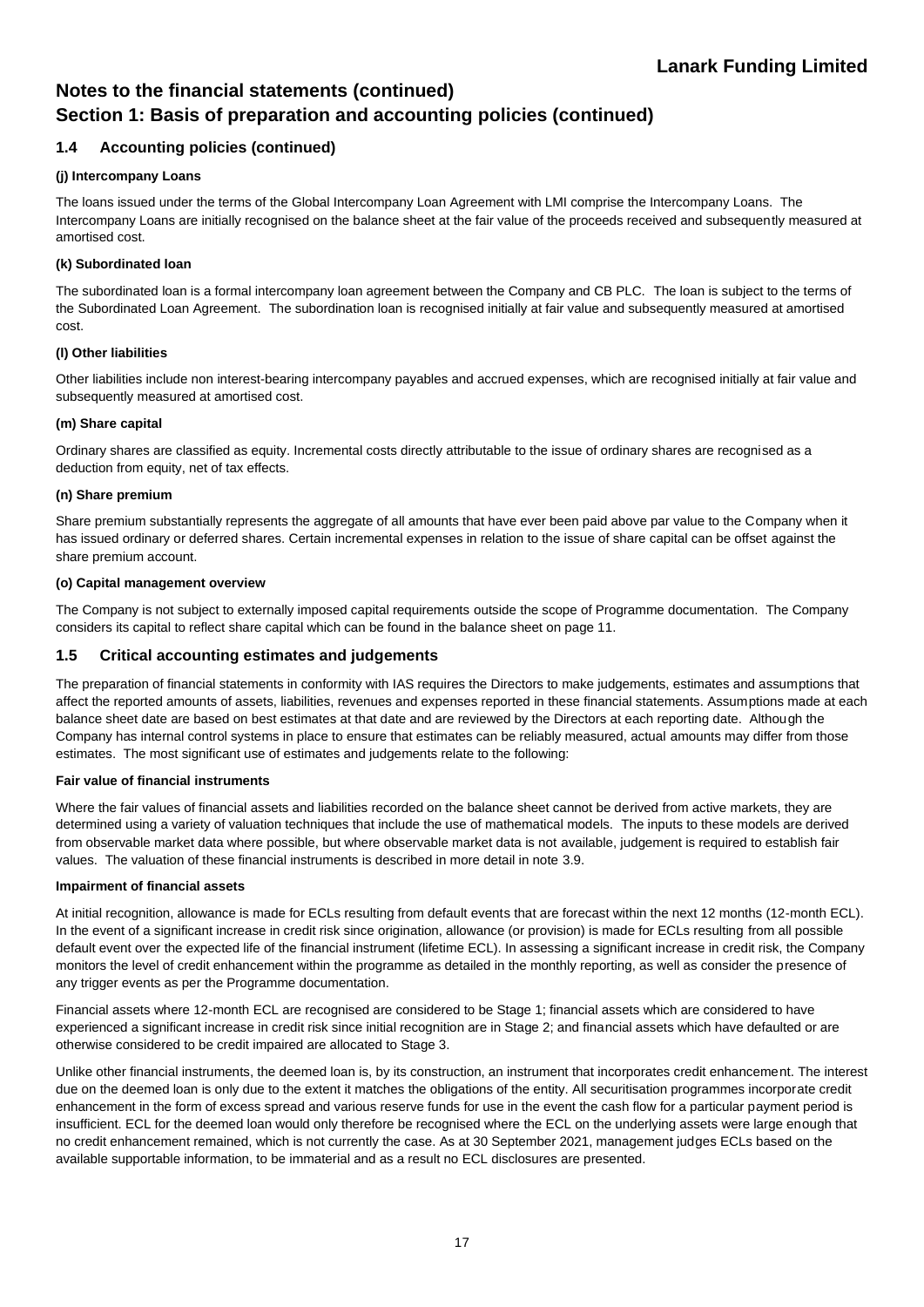### **1.6 New accounting standards and interpretations**

### **(a) New accounting standards and interpretations adopted during the year**

The Group has adopted a number of IASB pronouncements in the current financial year, none of which have had a material impact on the financial statements of the Company:

- amendments to IFRS 3 'Business Combinations' issued October 2018 and effective for financial years beginning on or after 1 January 2020. This amendment revises the definition of a business and will assist in clarifying whether a transaction is an asset acquisition or a business combination; and
- amendment to IAS 1 and IAS 8 'Definition of Material' issued in October 2018 and effective prospectively for financial years beginning on or after 1 January 2020. The amendments are intended to make the definition of material easier to understand and are not intended to alter the underlying concept of materiality in IASs. The concept of obscuring' material information with immaterial information has been included as part of the new definition.

#### *Early adoption - Interest Rate Benchmark Reform – Phase 2 (Amendments to IFRS 9, IAS 39, IFRS 7, IFRS 4 and IFRS 16)*

Following completion of the second part of the IASB's two-phased project, amendments were issued in August 2020 (adopted for use in both the UK and EU in January 2021) and effective for financial years beginning on or after 1 January 2021. The Group has early adopted these Phase 2 amendments this year, applied from 1 October 2020.

The Phase 2 amendments address issues that might affect financial reporting as a result of the reform of an interest rate benchmark, including the effects of changes to contractual cash flows or hedging relationships arising from the replacement of an interest rate benchmark with an alternative benchmark rate.

There was no impact on amounts reported in current or prior years as a result of early adoption of the Phase 2 amendments as the Company early adopted the Phase 1 amendments last year and has no remaining items which are subject to the interest rate benchmark reform.

#### **(b) New accounting standards and interpretations not yet adopted**

The IASB has issued a number of minor amendments to IFRSs that are not mandatory for the current financial year and have not been early adopted by the Company. These amendments are not expected to have a material impact for the Company and have therefore not been listed.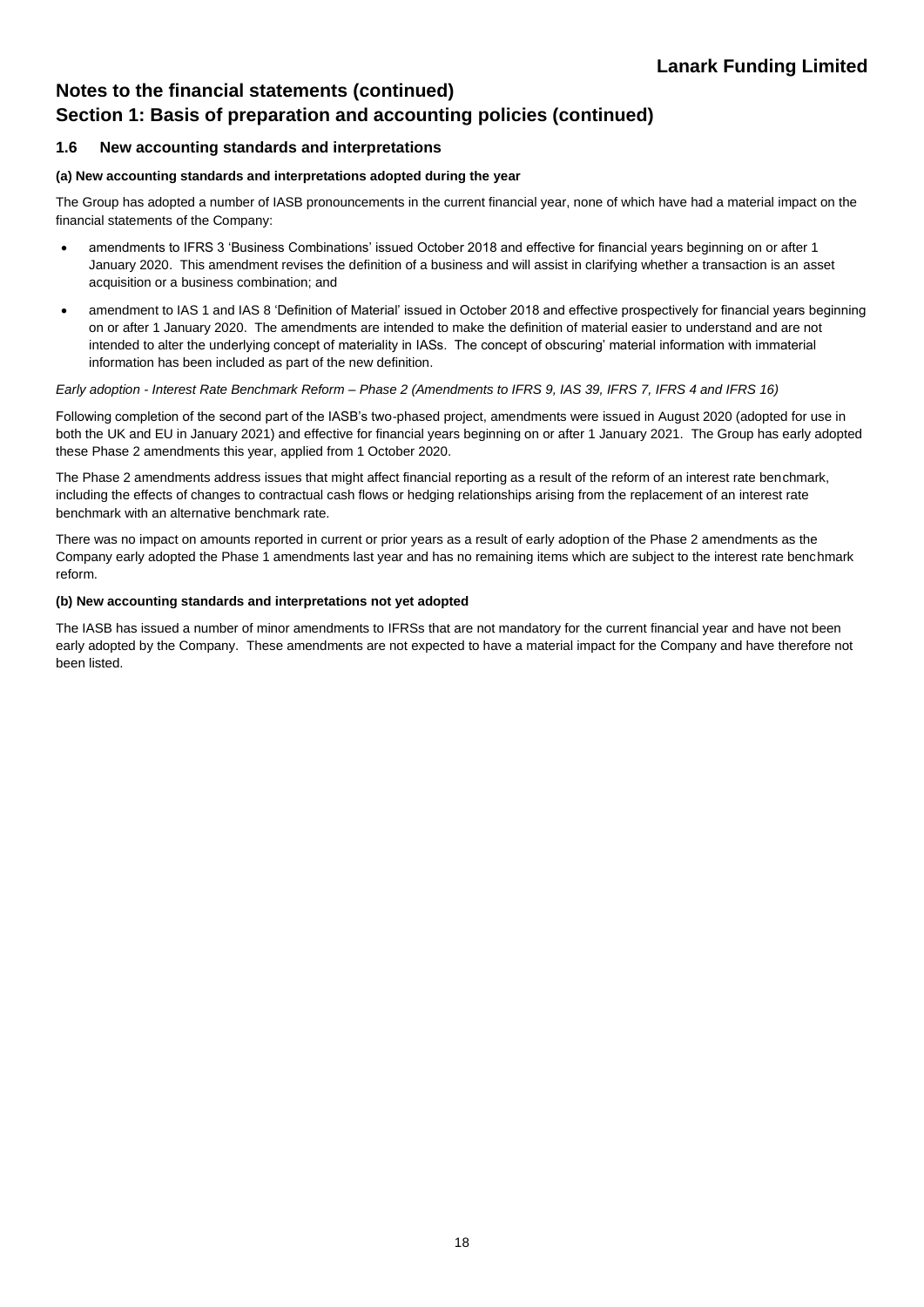# **Notes to the financial statements (continued) Section 2: Results for the year**

### **2.1 Employee costs and Directors' emoluments**

The Company does not have any employees thus there are no associated costs included within these financial statements (2020: £Nil). The administrative duties of the Company have been outsourced to an external services provider, Vistra (UK) Limited. Refer to page 4 for details of Directors' emoluments.

### **2.2 Interest income**

|                                              | 2021<br>£'000 | 2020<br>£'000 |
|----------------------------------------------|---------------|---------------|
| Interest income on deemed loan               | 34,936        | 58,087        |
| Interest income on cash and cash equivalents | ۰<br>34,936   | 65<br>58,152  |

Interest income on the deemed loan represents the income on the underlying mortgage loans, reduced by the net expense on the basis swap and deferred consideration expense of £49,354,000 (2020: £46,245,000).

### **2.3 Interest expense**

|                                               | 2021<br>£'000 | 2020<br>£'000 |
|-----------------------------------------------|---------------|---------------|
| Interest expense on Intercompany Loans        | 31,461        | 53,447        |
| Deferred consideration expense to LMI         | 3,320         | 4,265         |
| Interest expense on cash and cash equivalents | 20            |               |
| Interest expense on subordinated loan         | 11            | 316           |
|                                               | 34,812        | 58,028        |

#### **2.4 Operating expenses**

|                          | 2021<br>£'000 | 2020<br>£'000 |
|--------------------------|---------------|---------------|
| Cash management fee      | 100           | 100           |
| Other operating expenses | 12            | 12            |
|                          | 112           | 112           |

During the year, the Company expensed £5,000 (2020: £6,000) of audit fees which are included in other operating expenses.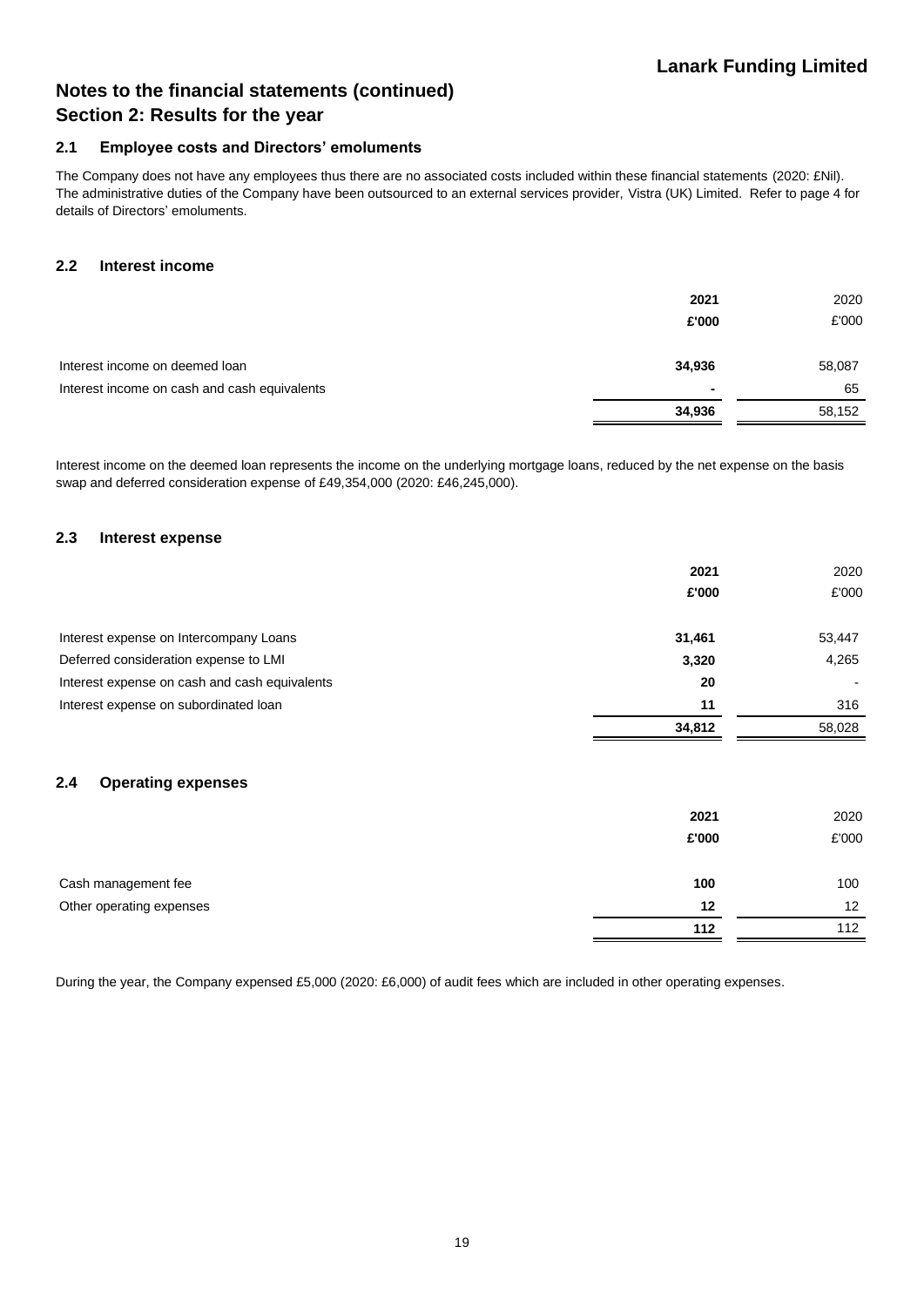# **Notes to the financial statements (continued) Section 2: Results for the year (continued)**

### **2.5 Income tax**

The Company is taxable under The Taxation of Securitisation Companies Regulations 2006 ("Securitisation Regulations"), which is effective for accounting periods beginning on or after the 1 January 2007. As the payments condition has been satisfied at all times during the accounting year, the calculation of corporation tax is based upon the Company's retained profits.

The Company is entitled to retain an amount of £12,000 (2020: £12,000) as profit for the year ended 30 September 2021. This profit meets the definition of retained profits under the Securitisation Regulations and is taxable at the current taxation rate.

|                                                                          | 2021  | 2020                 |
|--------------------------------------------------------------------------|-------|----------------------|
|                                                                          | £'000 | £'000                |
| Tax expense comprises:                                                   |       |                      |
| Current tax expense                                                      |       |                      |
| The total charge can be reconciled to the accounting profit as follows:  |       |                      |
| Profit before tax                                                        | 12    | 12 <sup>2</sup>      |
| Income tax expense calculated at standard UK tax rate of 19% (2020: 19%) | 2     | $\mathbf{2}^{\circ}$ |
| Income tax expense recognised in the statement of comprehensive income   | 2     | 2                    |

The charge above has been calculated in accordance with the permanent regime for taxation of securitisation companies.

Since 1 April 2017, the statutory rate of UK corporation tax has been 19%. The previously enacted corporation tax reduction to 17% on 1 April 2020 was cancelled in the Budget of 11 March 2020, and a resolution effecting this passed by Parliament on 17 March 2020. An increase in the UK corporation rate from 19% to 25% (effective 1 April 2023) was substantively enacted on 24 May 2021. This will increase the Company's future current tac charge accordingly. The change to the tax rate has no impact on the amount disclosed in the financial statements.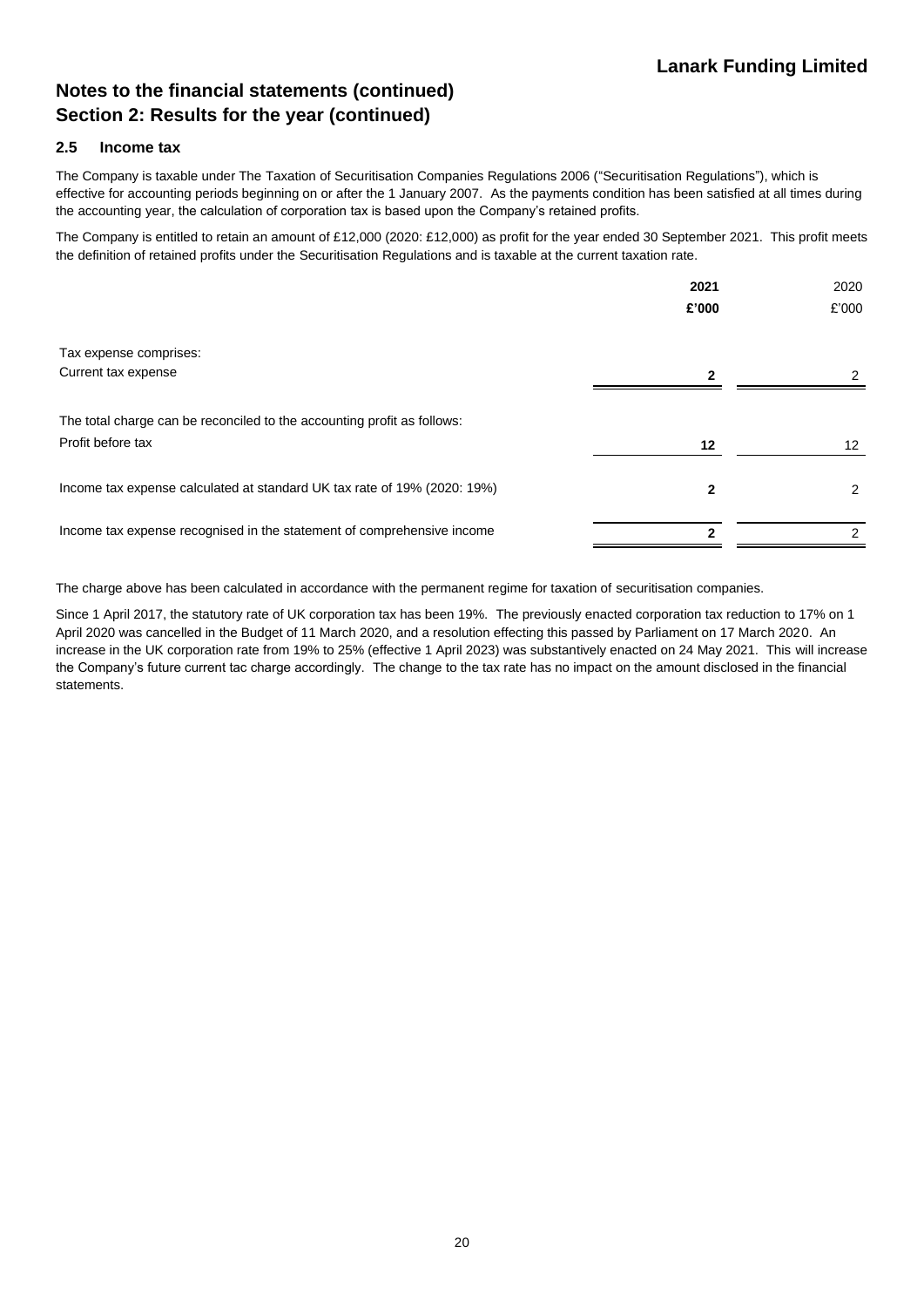### **3.1 Investments in subsidiaries**

|                             | 2021  | 2020  |
|-----------------------------|-------|-------|
|                             | £'000 | £'000 |
| Investments in subsidiaries | 13    | 13    |
|                             |       |       |

The company holds 100% of the issued share capital of LMI. The Company's investment is unlisted and detailed as follows:

| <b>Name</b>              | Nature of business                | <b>Class of share held</b> | Interest held | incorporation |
|--------------------------|-----------------------------------|----------------------------|---------------|---------------|
| Lanark Master Issuer PLC | Raising funding for the Programme | Ordinarv                   | 100%          | UK            |

The subsidiary has a financial year end of 30 September. The registered office of the subsidiary is 3rd Floor, Suite 2, 11-12 St. James's Square, London, SW1Y 4LB.

### **3.2 Deemed loan**

|                             | 2021<br>£'000 | 2020<br>£'000 |
|-----------------------------|---------------|---------------|
| Principal balance           | 3,300,346     | 4,549,087     |
| Accrued interest receivable | 2,225         | 4,069         |
|                             | 3,302,571     | 4,553,156     |

The deemed loan represents the beneficial interest in the underlying mortgages and deferred consideration payable of £247,321,000 (2020: £239,402,000). The mortgage loans are all denominated in GBP and are at various variable or fixed rates of interest.

### **3.3 Reserve funds**

The Company maintains a liquidity reserve fund and a funding reserve fund, the balances of which are held as cash at bank. The Programme documentation specifies the terms under which the reserve funds can be utilised.

|                        | 2021   | 2020    |
|------------------------|--------|---------|
|                        | £'000  | £'000   |
| Funding reserve fund   | 63,594 | 63,594  |
| Liquidity reserve fund | 13,273 | 52,659  |
|                        | 76,867 | 116,253 |
| 3.4<br>Other assets    |        |         |
|                        | 2021   | 2020    |
|                        | £'000  | £'000   |
| Amounts due from LMI   | 49,019 | 48,392  |
| Other receivables      | 4      | 2       |
|                        | 49,020 | 48,394  |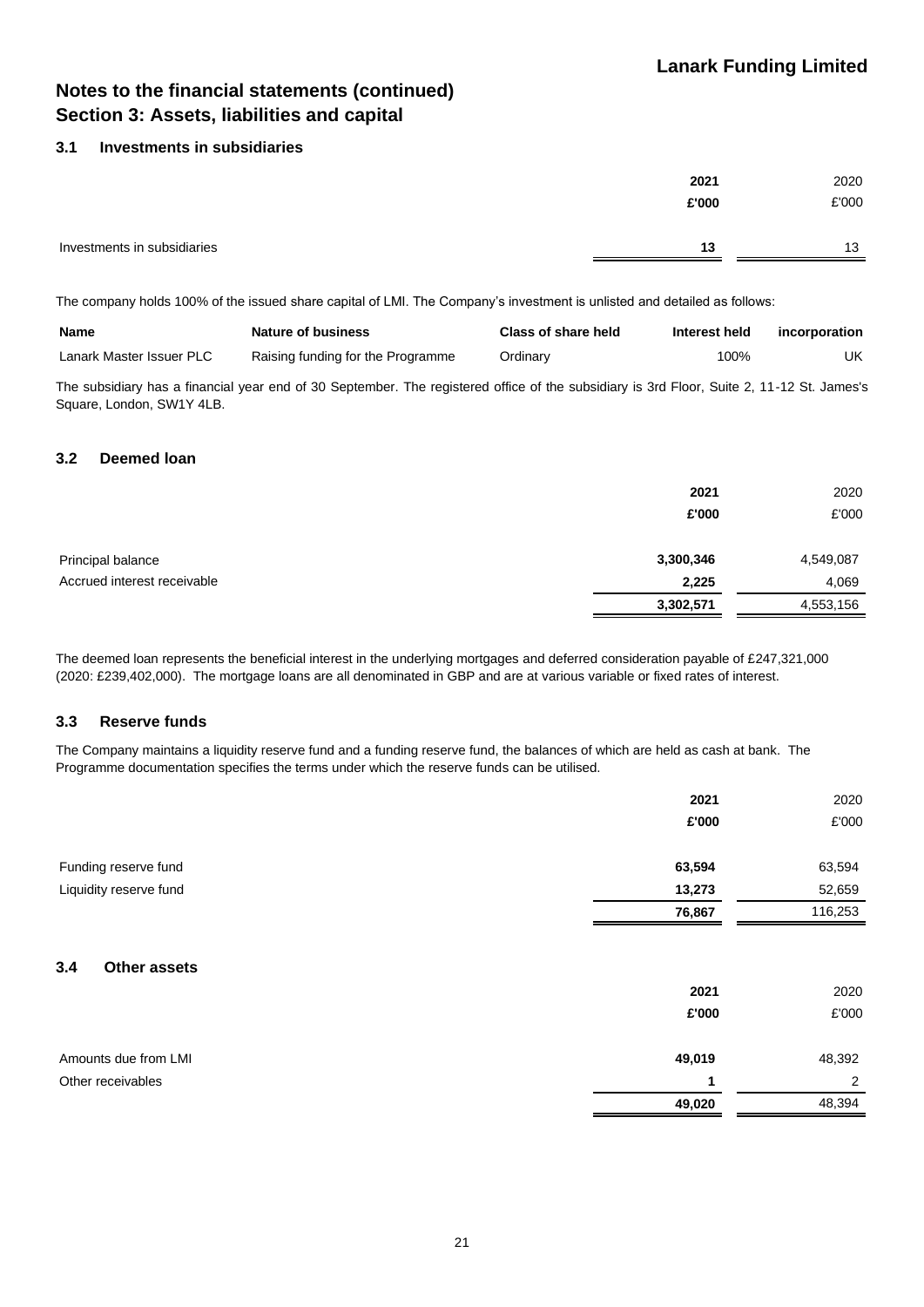# **Notes to the financial statements (continued) Section 3: Assets, liabilities and capital (continued)**

### **3.5 Cash and cash equivalents**

|                           | 2021   | 2020   |
|---------------------------|--------|--------|
|                           | £'000  | £'000  |
| Cash and cash equivalents | 30,456 | 63,108 |

The Company holds accounts with National Australia Bank and Clydesdale Bank. These accounts have been established in the Company's name for the following purposes:

- to hold the Company's share of the mortgage trustee available principal and revenue receipts until each distribution date;
- to apply proceeds to pay various creditors in accordance with the relevant priority of payments; and
- to retain the remaining balance as the Company's profits and paid up share capital.

#### **3.6 Intercompany Loans**

|                          | 2021      | 2020      |
|--------------------------|-----------|-----------|
|                          | £'000     | £'000     |
| Principal balance        | 3,414,068 | 4,726,944 |
| Accrued interest payable | 657       | 890       |
|                          | 3,414,725 | 4,727,834 |

| Series and class of<br><b>Intercompany Loans</b> | <b>Credit rating of</b><br>associated Note | Initial principal<br>amount | <b>Interest</b> | <b>Margin</b> | Step-up date     | Adj<br>margin |
|--------------------------------------------------|--------------------------------------------|-----------------------------|-----------------|---------------|------------------|---------------|
|                                                  |                                            | £'000                       |                 |               |                  |               |
| 2017-1 Class 2A                                  | AAA rated                                  | 800,000                     | <b>SONIA</b>    | 0.668%        | 22 August 2022   | 1.218%        |
| 2018-1 Class 2A                                  | AAA rated                                  | 285.000                     | SONIA           | 0.541%        | 22 February 2023 | 0.961%        |
| 2018-2 Class 2A                                  | AAA rated                                  | 250.000                     | SONIA           | 0.642%        | 22 August 2023   | 1.162%        |
| 2019-2 Class 1A                                  | AAA rated                                  | 197,628                     | SONIA           | 0.933%        | 23 May 2022      | 1.866%        |
| 2019-2 Class 2A                                  | AAA rated                                  | 300.000                     | SONIA           | 0.770%        | 22 November 2022 | 1.540%        |
| 2020-1 Class 1A                                  | AAA rated                                  | 191.307                     | SONIA           | 0.926%        | 22 November 2022 | 1.852%        |
| 2020-1 Class 2A                                  | AAA rated                                  | 800.000                     | SONIA           | 0.570%        | 22 November 2023 | 1.140%        |

Credit enhancements in the form of class Z Variable Funding Notes ("VFN") are also in existence. These are reassessed at the point of each issuance and have a rate of Daily Compounded SONIA plus 0.90%.

During the year the Programme issued no new Notes or associated Intercompany Loans. There were scheduled repayments of £1,313m including the full redemption of Notes 2015-1 2A, 2017-1 1A, 2018-2 1A, 2019-1 1A1 and 2019-1 1A2 and the associated Intercompany Loans.

The Intercompany Loans are interest-bearing and have a step-up provision for the interest margin. The adjusted margin is the margin that is payable if the principal is not paid by the step-up date.

The Intercompany Loans are repayable quarterly in order of priority starting from the class A tranches to the class Z tranches, to the extent there are sufficient funds available.

The ultimate maturity date of all tranches is December 2069.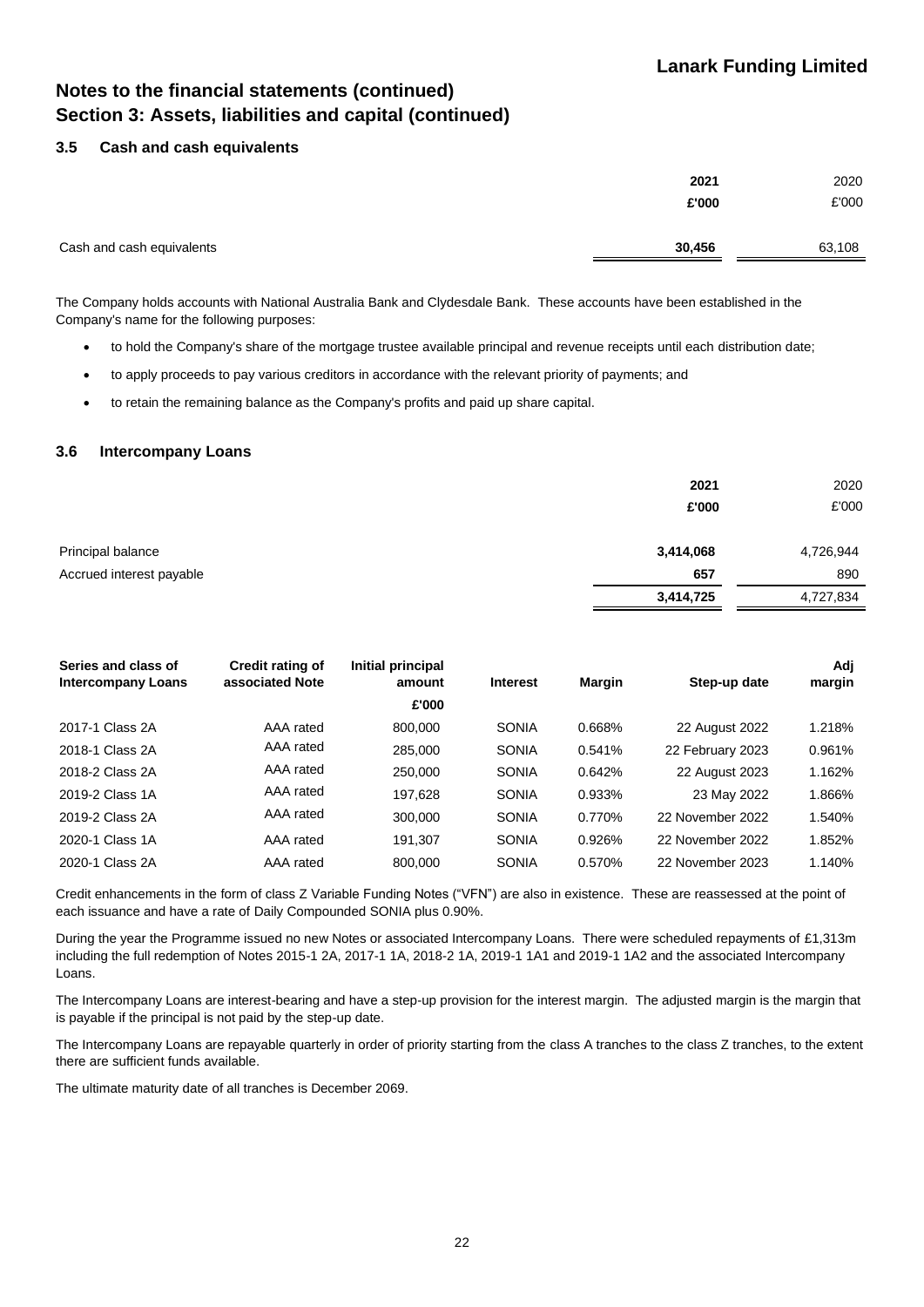### **3.6 Intercompany Loans (continued)**

### **Movements during the year**

| 2021<br>Series and class of<br><b>Intercompany Loans</b> | <b>Amortised cost</b><br>brought forward | <b>Amounts</b><br>issued | <b>Amounts</b><br>redeemed | <b>Amortised cost</b><br>carried forward |
|----------------------------------------------------------|------------------------------------------|--------------------------|----------------------------|------------------------------------------|
|                                                          | £'000                                    | £'000                    | £'000                      | £'000                                    |
| 2015-1 Class 2A                                          | 91,689                                   |                          | (91, 689)                  |                                          |
| 2017-1 Class 1A                                          | 386,250                                  |                          | (386, 250)                 |                                          |
| 2017-1 Class 2A                                          | 800,000                                  |                          | (64,000)                   | 736,000                                  |
| 2018-1 Class 2A                                          | 285,000                                  |                          | (5,700)                    | 279,300                                  |
| 2018-2 Class 1A                                          | 152,940                                  |                          | (152, 940)                 |                                          |
| 2018-2 Class 2A                                          | 250,000                                  |                          |                            | 250,000                                  |
| 2019-1 Class 1A1                                         | 175,297                                  |                          | (175, 297)                 |                                          |
| 2019-1 Class 1A2                                         | 245,000                                  |                          | (245,000)                  |                                          |
| 2019-2 Class 1A                                          | 197,628                                  |                          |                            | 197,628                                  |
| 2019-2 Class 2A                                          | 300,000                                  |                          | (72,000)                   | 228,000                                  |
| 2020-1 Class 1A                                          | 191,307                                  |                          |                            | 191,307                                  |
| 2020-1 Class 2A                                          | 800,000                                  |                          | (120,000)                  | 680,000                                  |
| VFN1 Class Z                                             | 551,833                                  |                          |                            | 551,833                                  |
| VFN2 Class Z                                             | 300,000                                  |                          |                            | 300,000                                  |
|                                                          | 4,726,944                                |                          | (1,312,876)                | 3,414,068                                |

| 2020                |                 |           |            |                        |
|---------------------|-----------------|-----------|------------|------------------------|
| Series and class of | Amortised cost  | Amounts   | Amounts    | Amortised cost carried |
| Intercompany Loans  | brought forward | issued    | redeemed   | forward                |
|                     | £'000           | £'000     | £'000      | £'000                  |
| 2014-2 Class 2A     | 191,125         |           | (191, 125) |                        |
| 2015-1 Class 2A     | 152,375         |           | (60, 686)  | 91,689                 |
| 2017-1 Class 1A     | 637,500         |           | (251, 250) | 386,250                |
| 2017-1 Class 2A     | 800,000         |           |            | 800,000                |
| 2018-1 Class 1A     | 135,288         |           | (135, 288) |                        |
| 2018-1 Class 2A     | 285,000         |           |            | 285,000                |
| 2018-2 Class 1A     | 232,469         |           | (79, 529)  | 152,940                |
| 2018-2 Class 2A     | 250,000         |           |            | 250,000                |
| 2019-1 Class 1A1    | 233,729         |           | (58, 432)  | 175,297                |
| 2019-1 Class 1A2    | 326,667         |           | (81, 667)  | 245,000                |
| 2019-2 Class 1A     | 197,628         |           |            | 197,628                |
| 2019-2 Class 2A     | 300,000         |           |            | 300,000                |
| 2020-1 Class 1A     |                 | 191,307   |            | 191,307                |
| 2020-1 Class 2A     |                 | 800,000   |            | 800,000                |
| VFN1 Class Z        | 470,462         | 81,371    |            | 551,833                |
| VFN2 Class Z        | 300,000         |           |            | 300,000                |
|                     | 4,512,243       | 1,072,678 | (857, 977) | 4,726,944              |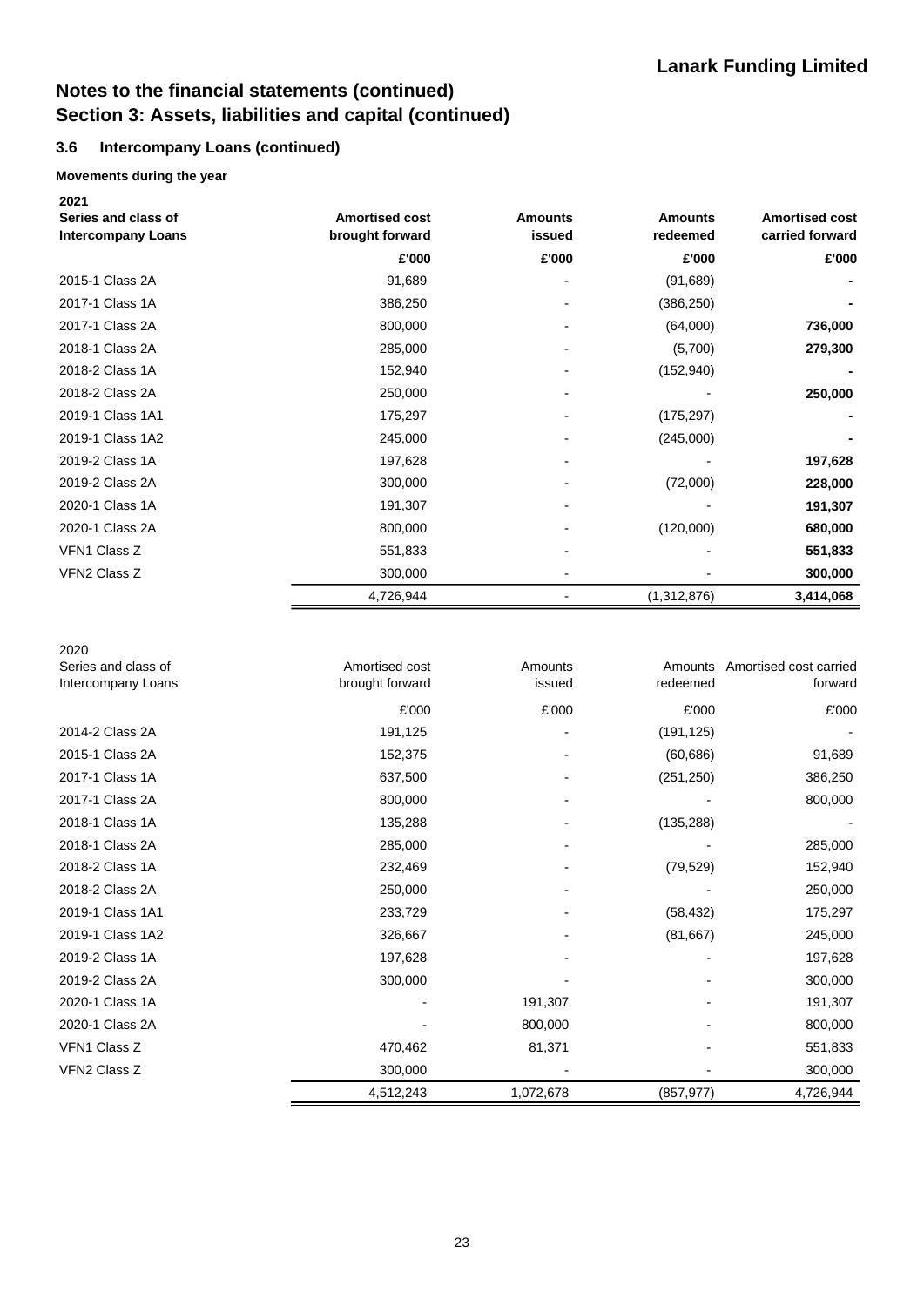### **3.6 Intercompany Loans (continued)**

#### **Interest**

Interest is payable monthly in arrears. The payment of interest on the Intercompany Loans is dependent on the receipt of income from the deemed loan. If the Company does not receive income from the deemed loan, there is no obligation to pay interest to LMI.

#### **Redemption**

Redemption of the Intercompany Loans will be made from the principal proceeds received on the deemed loan on the relevant payment date, in accordance to the seniority of the associated Notes and availability of funds.

#### **Limited recourse and segregation of assets and liabilities**

The Intercompany Loans are limited in recourse to the swap agreements and to the underlying mortgage loans within the deemed loan. Following termination of a swap agreement and its enforcement against the counterparty and the enforcement of the Mortgages Trust Deed there will be no other assets of the Company available to meet any outstanding Intercompany Loans and the Noteholders, who will bear any ultimate shortfall pro rata to their holdings of Notes.

### **3.7 Subordinated loan**

The Company entered into a subordinated loan agreement with the Originator of the Programme, pursuant to which the Company received a loan to be applied towards:

- the establishment of the liquidity reserve fund (in whole or in part); and
- payment (in whole or in part) of the fees and expenses incurred by the Company in respect of the issuance of the Notes.

The loan bears interest at the rate of Daily Compounded SONIA plus 0.90%. The loan is subordinated to all classes of Notes in issue.

|                           | 2021           | 2020      |
|---------------------------|----------------|-----------|
|                           | £'000          | £'000     |
| Opening principal balance | 12,212         | 17,380    |
| Amounts drawn             | -              | 29,739    |
| Amounts repaid            | (12, 212)      | (34, 907) |
| Closing principal balance | $\blacksquare$ | 12,212    |
| Accrued interest payable  | ٠              | 6         |
|                           |                | 12,218    |

### **3.8 Other liabilities**

|                                       | 2021   | 2020   |
|---------------------------------------|--------|--------|
|                                       | £'000  | £'000  |
| Deferred consideration payable to LMI | 44,068 | 40,749 |
| Other payables                        | 7      | 5      |
|                                       | 44,075 | 40,754 |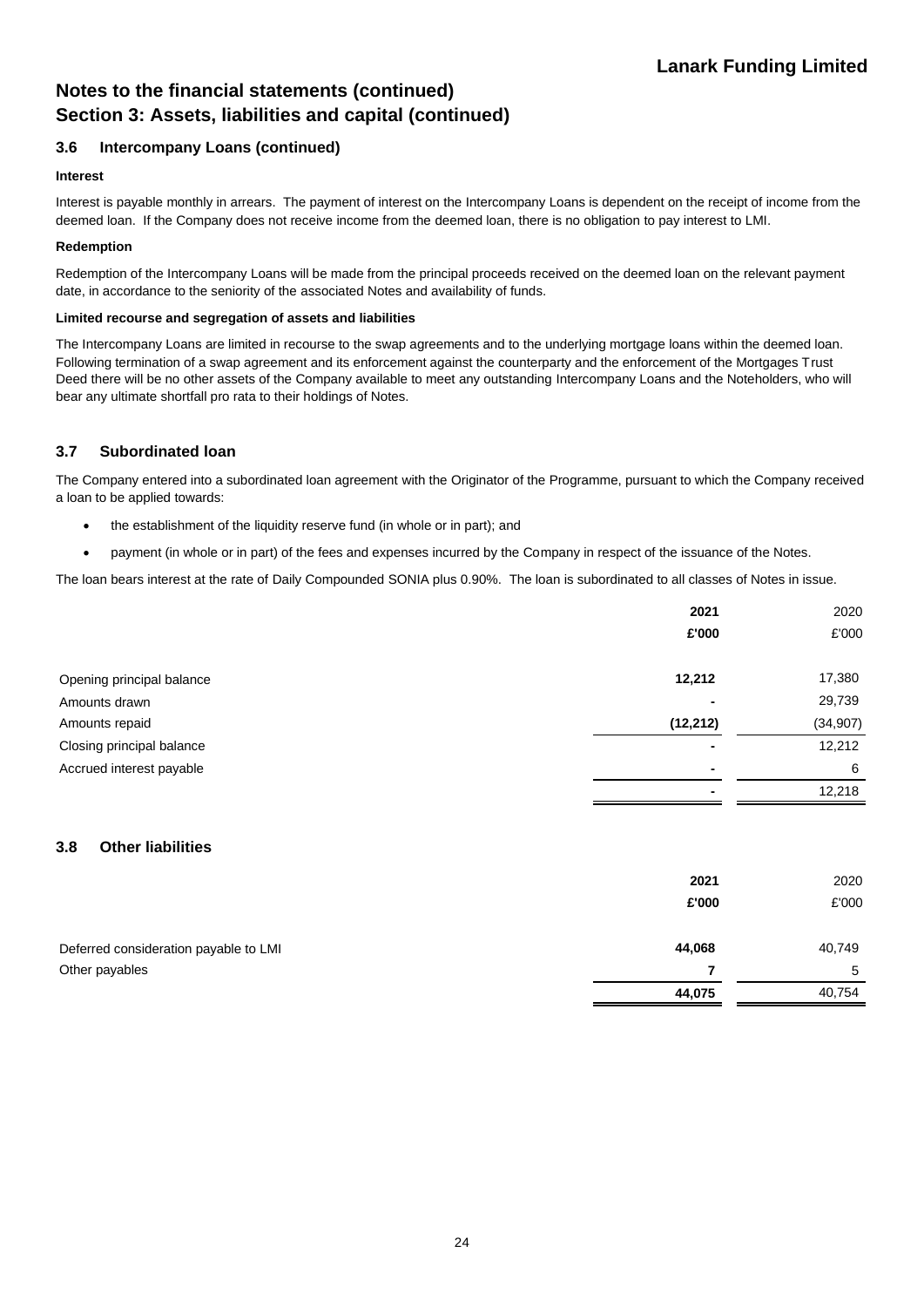### **3.9 Fair value of financial instruments held at amortised cost**

Fair value is the price that would be received to sell an asset or paid to transfer a liability in an orderly transaction between market participants at the valuation date.

Analysis of the fair value disclosures uses a hierarchy that reflects the significance of inputs used in measuring the fair value. The level in the fair value hierarchy within which a fair value measurement is categorised is determined on the basis of the lowest level input that is significant to the fair value measurement in its entirety. The fair value hierarchy is as follows:

- Level 1 fair value measurements quoted prices (unadjusted) in active markets for an identical financial asset or liability;
- Level 2 fair value measurements inputs other than quoted prices within level 1 that are observable for the financial asset or liability, either directly (as prices) or indirectly (derived from prices); and
- Level 3 fair value measurements inputs for the financial asset or liability that are not based on observable market data (unobservable inputs).

#### *Fair value of financial instruments held at amortised cost*

There are various limitations inherent in this fair value disclosure particularly where prices are derived from unobservable inputs due to some financial instruments not being traded in an active market. The methodologies and assumptions used in the fair value estimates are therefore described in the notes to the tables. The difference between carrying value and fair value is relevant in a trading environment but is not relevant to assets such as the Intercompany Loans.

The tables below show a comparison of the carrying amounts, as reported on the balance sheet, and fair values of those financial assets and liabilities measured at the amortised cost where the carrying value amounts of the financial assets and financial liabilities recorded at amortised cost in the balance sheet are not approximately equal to their fair value.

|                                                           |                   |               | 2021    |                       |         |                   |               | 2020    |                       |         |
|-----------------------------------------------------------|-------------------|---------------|---------|-----------------------|---------|-------------------|---------------|---------|-----------------------|---------|
|                                                           |                   |               |         | Fair value measuring: |         |                   |               |         | Fair value measuring: |         |
|                                                           | Carrying<br>value | Fair<br>value | Level 1 | Level 2               | Level 3 | Carrying<br>value | Fair<br>value | Level 1 | Level 2               | Level 3 |
| <b>Financial assets</b><br>held at amortised<br>cost      | £'000             | £'000         | £'000   | £'000                 | £'000   | £'000             | £'000         | £'000   | £'000                 | £'000   |
| Deemed loan                                               | 3,302,571         | 3,321,458     |         | $-3,321,458$          |         | 4,553,156         | 4.548.881     |         | $-4,548,881$          |         |
| <b>Financial liabilities</b><br>held at amortised<br>cost |                   |               |         |                       |         |                   |               |         |                       |         |
| Intercompany Loans 3,414,725 3,440,379                    |                   |               |         | $-3.440.379$          |         | 4.727.834         | 4.688.051     | $\sim$  | 4.688.051             |         |

The Company's fair values disclosed for financial instruments at amortised cost are based on the following methodologies and assumptions:

*Deemed loan* – The fair value of the deemed loan is predominately based on the fair value of the underlying mortgage loans and is determined from a discounted cash flow model using current market rates for instruments of similar terms and maturity and incorporates behavioural adjustment where appropriate.

*Intercompany Loans* – The fair value is determined from a discounted cash flow model using current market rates for instruments of similar terms and maturity.

There were no transfers between levels during the year.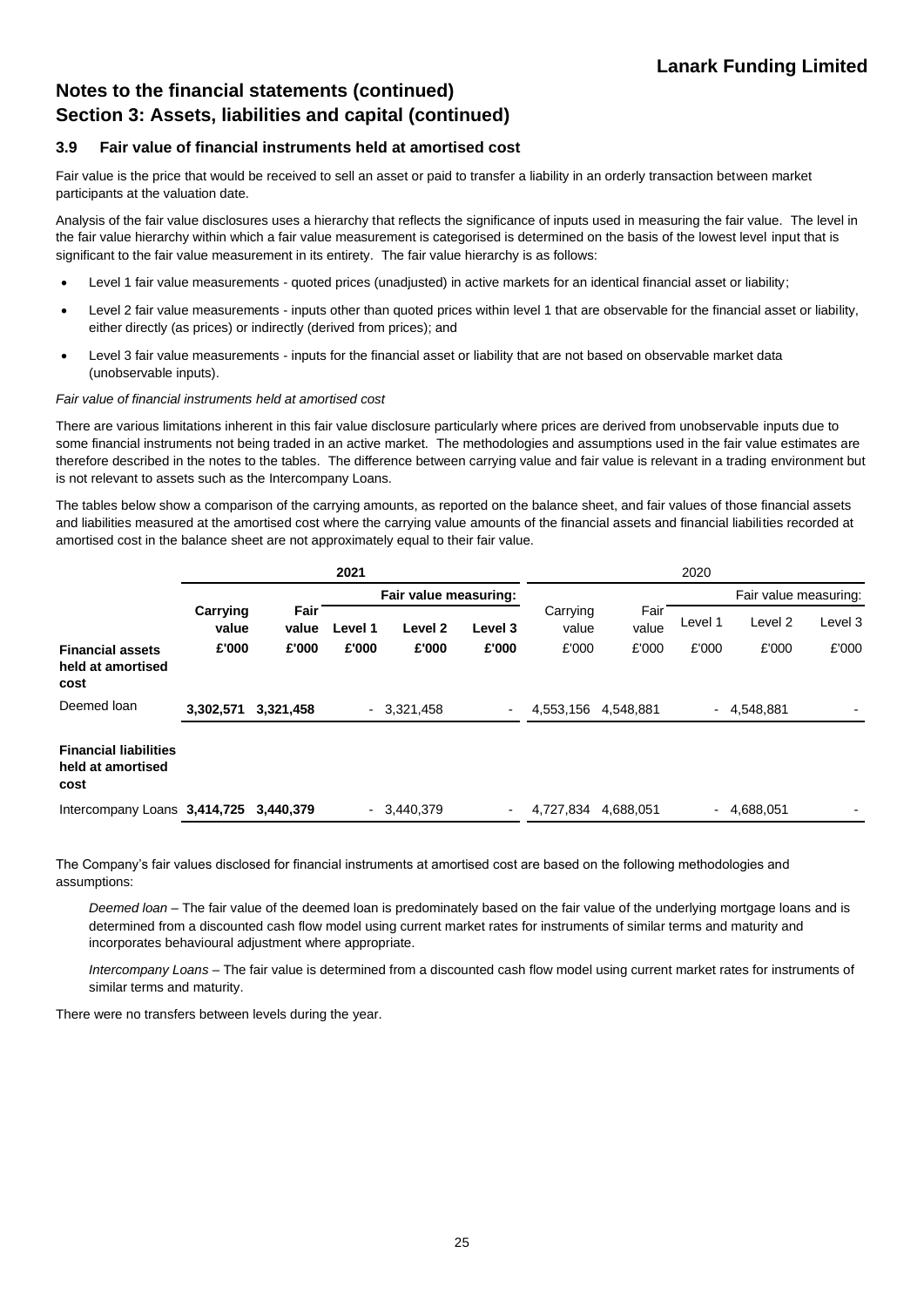### **3.10 Share capital**

|                                                         | 2021         | 2020           |
|---------------------------------------------------------|--------------|----------------|
|                                                         | £            | £              |
| Issued, allotted and paid-up share capital              |              |                |
| 2 ordinary shares - fully paid                          | $\mathbf{2}$ | $\overline{2}$ |
| The entire share capital of the Company is held by LHL. |              |                |
| 3.11 Share premium                                      |              |                |
|                                                         | 2021         | 2020           |
|                                                         | £'000        | £'000          |
| Share premium                                           | 12           | 12             |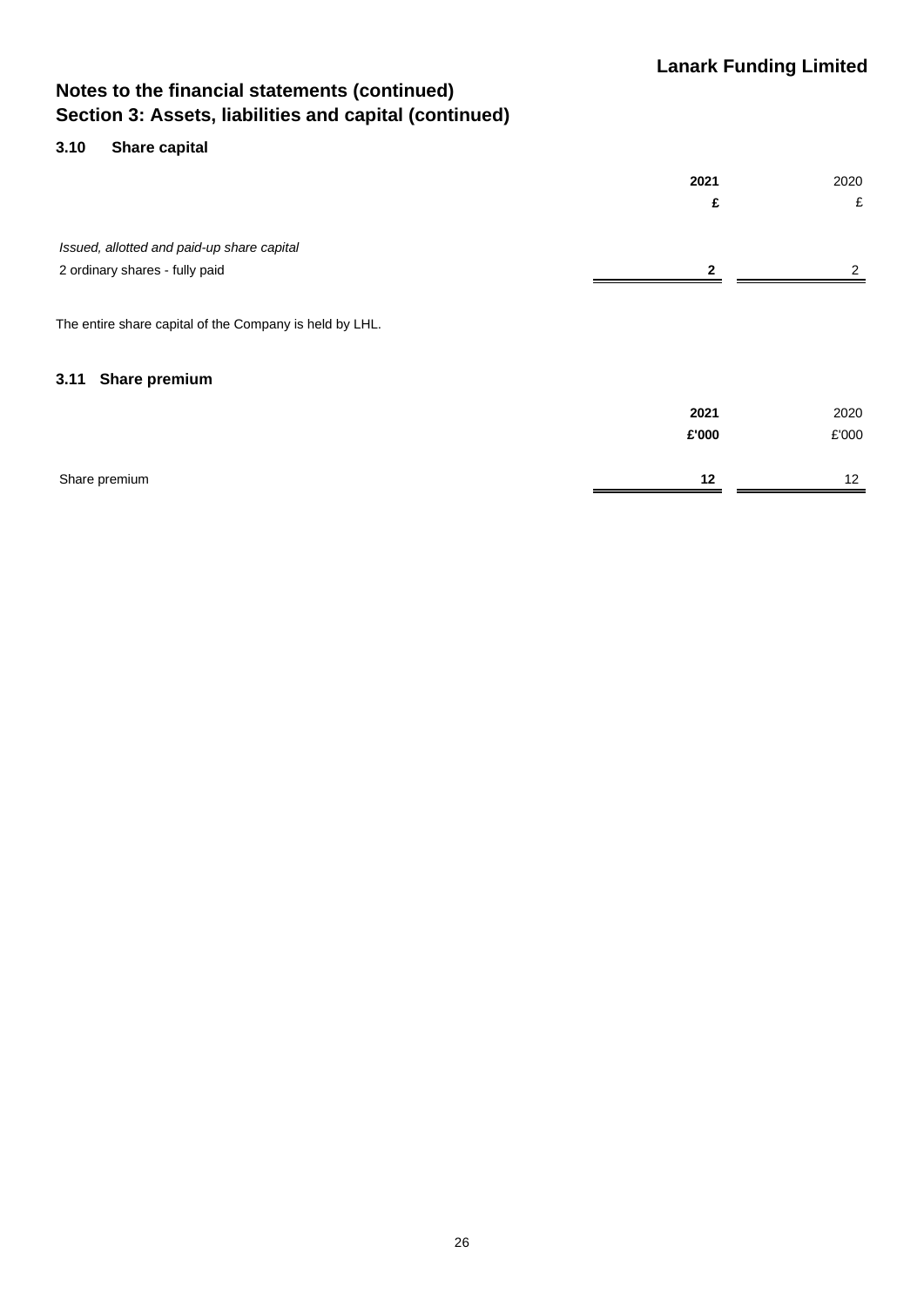### **4.1 Notes to the statement of cash flows**

|                                         | 2021         | 2020     |
|-----------------------------------------|--------------|----------|
|                                         | £'000        | £'000    |
| <b>Changes in operating assets</b>      |              |          |
| Net decrease/(increase) in:             |              |          |
| Other receivables                       | 1            | (2)      |
| Due from LMI                            | (627)        | (4, 762) |
|                                         | (626)        | (4, 764) |
| <b>Changes in operating liabilities</b> |              |          |
| Net increase in:                        |              |          |
| Other payables                          | $\mathbf{2}$ |          |

### **Liabilities arising from financing activities**

|                              | Intercompany<br>Loans | <b>Subordinated</b><br>loan | <b>Total</b> |  |
|------------------------------|-----------------------|-----------------------------|--------------|--|
|                              | £'000                 | £'000                       | £'000        |  |
| At 30 September 2019         | 4,513,632             | 17,425                      | 4,531,057    |  |
| <b>Cash flows:</b>           |                       |                             |              |  |
| Issuances                    | 1,072,678             | 29,739                      | 1,102,417    |  |
| Redemptions                  | (857, 977)            | (34, 907)                   | (892, 884)   |  |
| <b>Non-cash flows:</b>       |                       |                             |              |  |
| Movement in accrued interest | (499)                 | (39)                        | (538)        |  |
| At 30 September 2020         | 4,727,834             | 12,218                      | 4,740,052    |  |
| <b>Cash flows:</b>           |                       |                             |              |  |
| Redemptions                  | (1,312,876)           | (12, 212)                   | (1,325,088)  |  |
| <b>Non-cash flows:</b>       |                       |                             |              |  |
| Movement in accrued interest | (233)                 | (6)                         | (239)        |  |
| At 30 September 2021         | 3,414,725             |                             | 3,414,725    |  |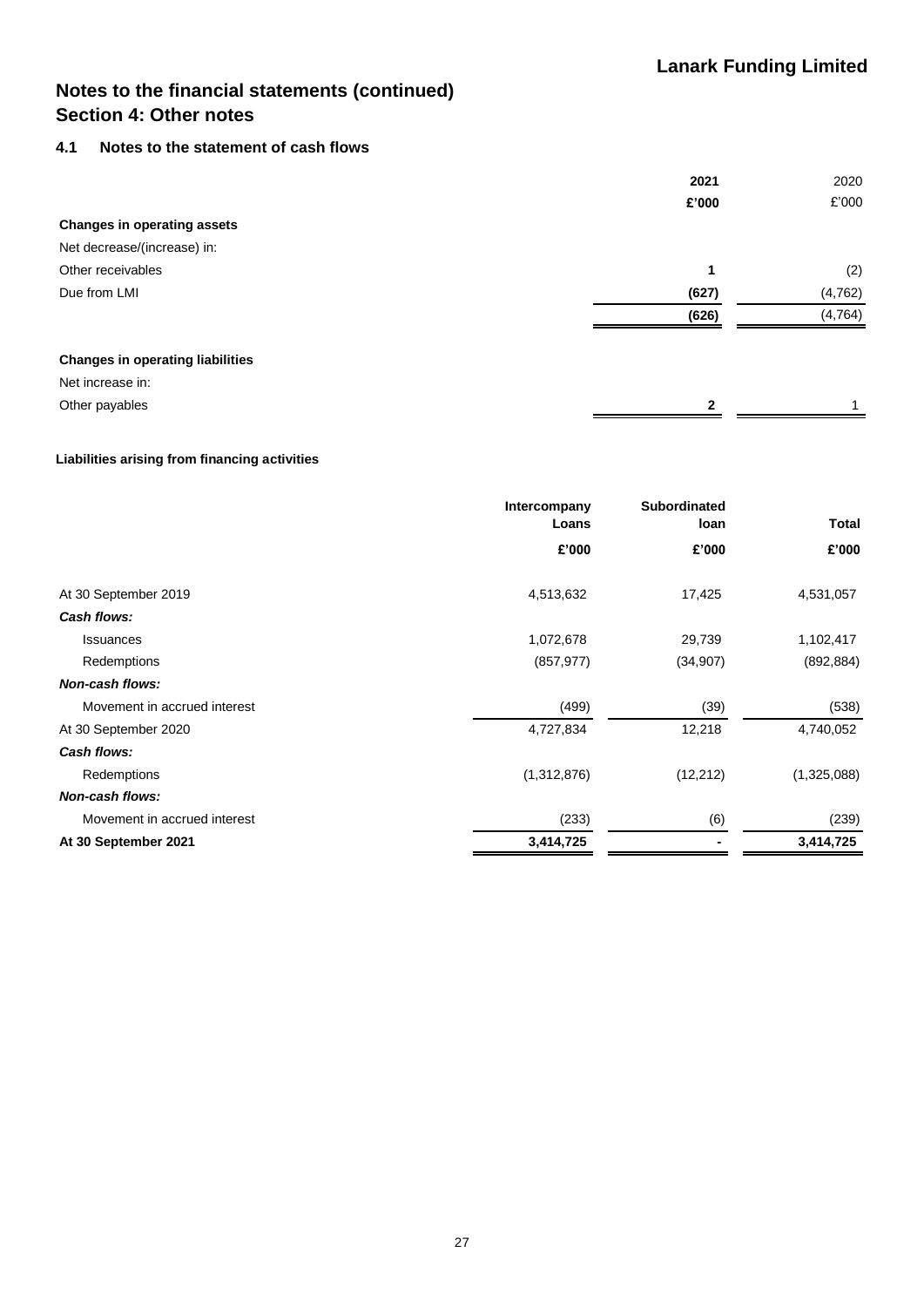### **4.2 Related party transactions**

The Company had intercompany transactions with fellow Programme company LMI and the Originator of the Programme, CB PLC. The transactions with these related parties are disclosed below.

| Transactions during the year                    | 2021<br>£'000 | 2020<br>£'000 |
|-------------------------------------------------|---------------|---------------|
| <b>LMI</b>                                      |               |               |
| Proceeds from Intercompany Loans drawn          |               | 1,072,678     |
| Principal repayments made on Intercompany Loans | 1,312,876     | 857,977       |
| Interest paid on Intercompany Loans             | 31,461        | 53,447        |
| Deferred consideration expensed                 | 3,320         | 4,265         |
| <b>CB PLC</b>                                   |               |               |
| Principal movement in deemed loan               | (1, 248, 741) | 193,828       |
| Interest received on deemed loan                | 34,936        | 58,087        |
| Cash management fee paid                        | 100           | 100           |
| Proceeds from subordinated loan drawn           |               | 29,739        |
| Principal repayments made on subordinated loan  | 12,212        | 34,907        |
| Interest paid on subordinated loan              | 11            | 316           |
| Audit fee recharged from CB PLC                 | 5             | 6             |
| Balances at end of the year                     | 2021<br>£'000 | 2020<br>£'000 |
| <b>LMI</b>                                      |               |               |
| Intercompany Loans payable                      | (3,414,725)   | (4,727,834)   |
| Expense contribution receivable                 | 49,019        | 48,392        |
| Deferred consideration payable                  | (44,068)      | (40, 749)     |
|                                                 | (3,409,774)   | (4,720,191)   |
| <b>CB PLC</b>                                   |               |               |
| Deemed loan                                     | 3,302,571     | 4,553,156     |
| Subordinated loan payable                       |               | (12, 218)     |
| Balance in current accounts                     | 82,035        | 62,800        |
| Other payables due to CB PLC                    | (1)           |               |
|                                                 | 3,384,605     | 4,603,738     |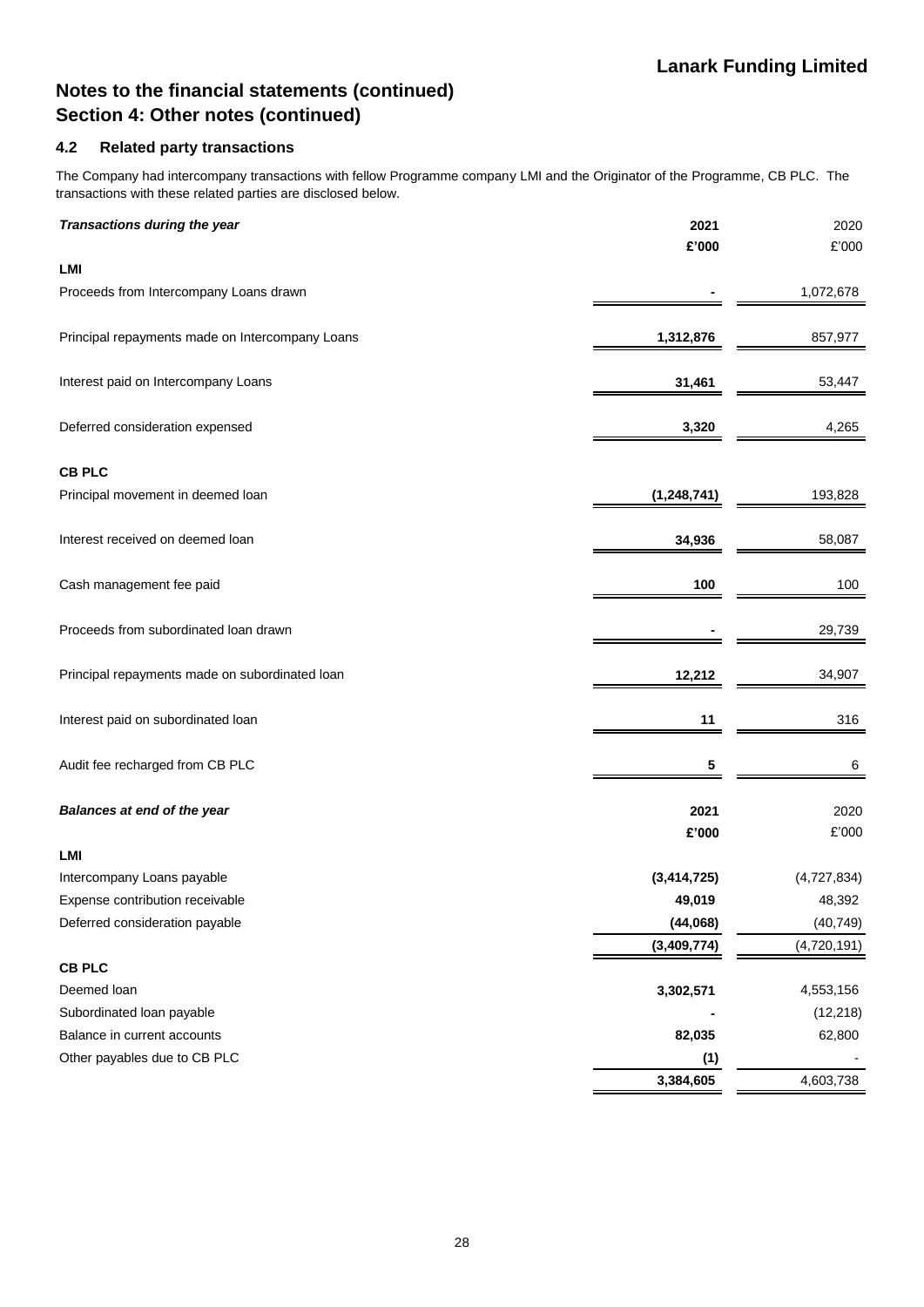### **4.3 Management of risk**

#### **Introduction and overview**

The principal activity of the Company is to hold a beneficial interest in a deemed loan with CB PLC. The Company received Intercompany Loans from LMI to fund the acquisition of the deemed loan. Therefore, the role of financial assets and financial liabilities is central to the activities of the Company; the financial liabilities provide the funding used to invest in the deemed loan, which represents the Company's principal financial asset. Financial assets and liabilities provide the majority of the assets and liabilities of the Company.

In addition to the investment in the deemed loan, and the drawdown of the Intercompany Loans, the Company has also entered into basis swaps. These are used to manage the interest rate risk associated with the mismatch between the fixed and floating interest generated by the deemed loan and that paid on the Intercompany Loans.

The strategies used by the Company in achieving its objectives regarding the use of financial instruments were set when the Company entered into the series issuance transactions, such as aligning the cash flow profiles of the Intercompany Loans with the receivables under the deemed loan. The Company has attempted to match the properties of its financial liabilities to its assets in order to avoid significant elements of risk generated by mismatches of maturity and interest rate risk.

The Intercompany Loans are initially recognised at the value of the net proceeds received and are carried at amortised cost. The amounts repaid to LMI (being the provider of the Intercompany Loans) in respect of these Intercompany Loans, will depend on the proceeds from the underlying mortgage loans within the deemed loan.

#### **Risk management framework**

The Board of Directors has overall responsibility for the establishment and oversight of the Company's risk management framework which is in line with the Programme documentation.

This note presents information about the Company's exposure to risk, the Company's objectives, policies and processes for measuring and managing risk. Further quantitative disclosures are provided below.

#### **Credit risk**

Credit risk is the risk of the financial loss to the Company if the counterparty to a financial instrument fails to meet its contractual obligations and arises principally from the Company's deemed loan.

The Company limits its exposure to credit risk by investing only with counterparties that have a suitable credit rating as defined in the Programme documentation. Credit risk is reduced in respect of the Intercompany Loans by establishing a reserve fund to meet shortfalls. The risk of default on the deemed loan is borne by the ultimate Noteholders.

#### *Maximum exposure to credit risk*

The carrying amount of financial assets, excluding investments, represents the maximum credit exposure. The maximum exposure to credit risk at the reporting date was as follows:

|                           | 2021      | 2020      |
|---------------------------|-----------|-----------|
|                           | £'000     | £'000     |
| Deemed loan               | 3,302,571 | 4,553,156 |
| Reserve funds             | 76,867    | 116,253   |
| Other assets              | 49,020    | 48,394    |
| Cash and cash equivalents | 30,456    | 63,108    |
|                           | 3,458,914 | 4,780,911 |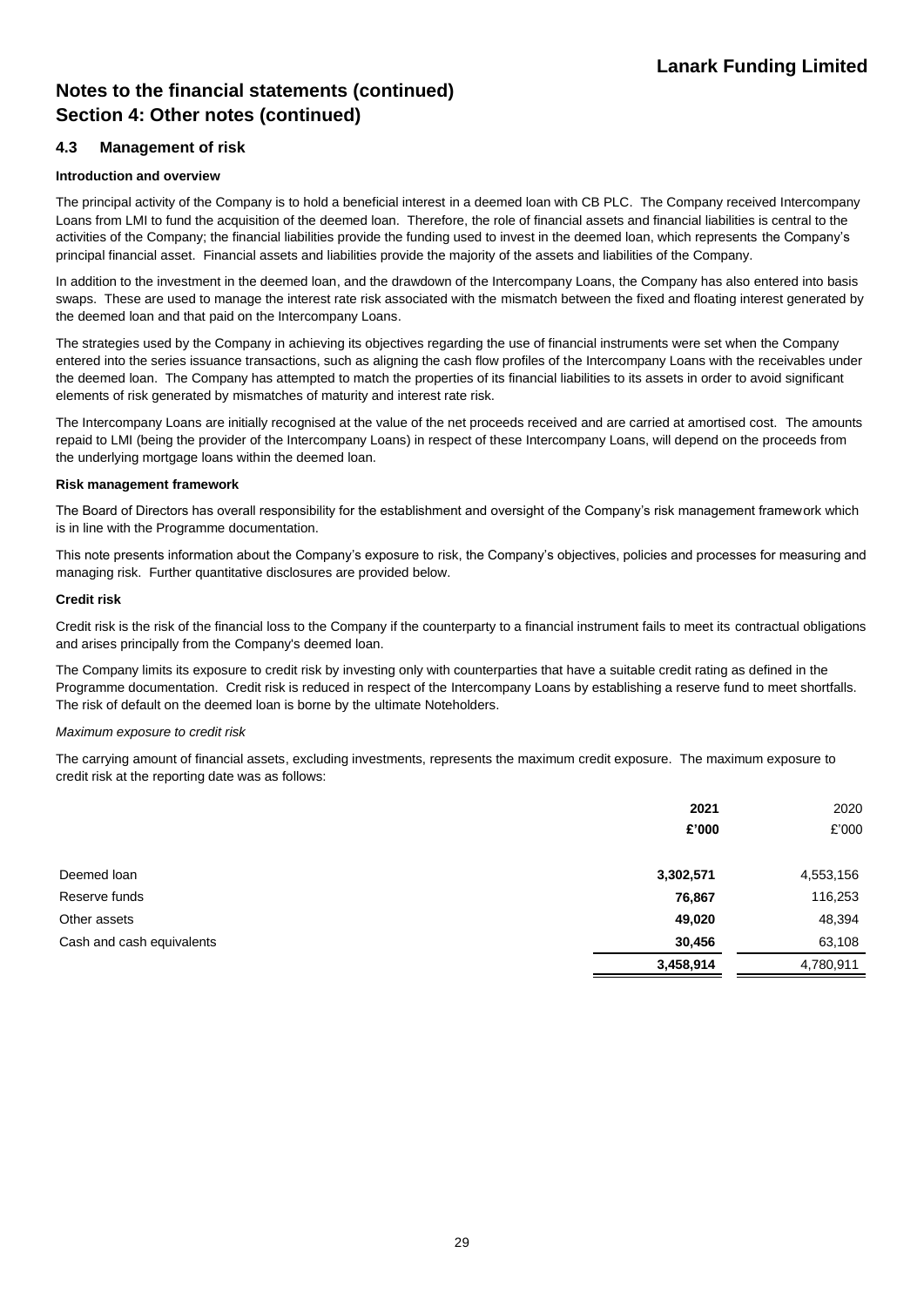### **4.3 Management of risk (continued)**

#### **Maturity analysis of assets and liabilities**

The following tables represent a breakdown of the Company's balance sheet according to the contractual maturity of the assets and liabilities. Maturity analysis of the deemed loan and Intercompany Loans has been based upon these being redeemed at the step-up date.

|                             |        |                     |                          | 2021            |       |                                 |              |
|-----------------------------|--------|---------------------|--------------------------|-----------------|-------|---------------------------------|--------------|
|                             | Call   | 3 months<br>or less | 3 months to<br>12 months | 1 to 5<br>years | years | Over 5 No specified<br>maturity | Total        |
|                             | £'000  | £'000               | £'000                    | £'000           | £'000 | £'000                           | £'000        |
| <b>Assets</b>               |        |                     |                          |                 |       |                                 |              |
| Investments in subsidiaries |        | ۰                   | -                        |                 |       | 13                              | 13           |
| Deemed loan                 |        | 85,455              | 1,071,346                | 2,145,770       | ۰     | ۰                               | 3,302,571    |
| Reserve funds               |        |                     | ۰                        |                 | ۰     | 76,867                          | 76,867       |
| Other assets                |        | 1                   |                          |                 |       | 49,019                          | 49,020       |
| Cash and cash equivalents   | 30,456 |                     |                          |                 |       |                                 | 30,456       |
|                             | 30,456 | 85,456              | 1,071,346                | 2,145,770       | ۰     | 125,899                         | 3,458,927    |
| <b>Liabilities</b>          |        |                     |                          |                 |       |                                 |              |
| Intercompany Loans          |        | 88,357              | 1,107,728                | 2,218,640       |       |                                 | 3,414,725    |
| Other liabilities           |        | 6                   |                          |                 |       | 44,069                          | 44,075       |
| Current tax liability       |        | ۰                   | $\mathbf{2}$             |                 |       |                                 | $\mathbf{2}$ |
|                             |        | 88,363              | 1,107,730                | 2,218,640       |       | 44,069                          | 3,458,802    |

|                                    |        |                     |                          | 2020              |                            |                          |           |
|------------------------------------|--------|---------------------|--------------------------|-------------------|----------------------------|--------------------------|-----------|
|                                    | Call   | 3 months<br>or less | 3 months to<br>12 months | 1 to $5$<br>years | Over <sub>5</sub><br>years | No specified<br>maturity | Total     |
|                                    | £'000  | £'000               | £'000                    | £'000             | £'000                      | £'000                    | £'000     |
| Assets<br>Investment in subsidiary |        |                     |                          |                   |                            | 13                       | 13        |
| Deemed loan                        |        | 469,821             | 795,406                  | 3,287,929         |                            |                          | 4,553,156 |
| Reserve funds                      |        |                     |                          |                   |                            | 116,253                  | 116,253   |
| Other assets                       |        | 2                   |                          |                   |                            | 48,392                   | 48,394    |
| Cash and cash equivalents          | 63,108 | $\overline{a}$      |                          |                   |                            |                          | 63,108    |
|                                    | 63,108 | 469,823             | 795,406                  | 3,287,929         |                            | 164,658                  | 4,780,924 |
| Liabilities                        |        |                     |                          |                   |                            |                          |           |
| Intercompany Loans                 |        | 487,845             | 825,921                  | 3,414,068         |                            |                          | 4,727,834 |
| Subordinated loan                  |        | 8,800               | 3,418                    |                   |                            |                          | 12,218    |
| Other liabilities                  |        | 5                   |                          |                   |                            | 40,749                   | 40,754    |
| Current tax liability              |        |                     | 2                        |                   |                            |                          | 2         |
|                                    |        | 496,650             | 829,341                  | 3,414,068         |                            | 40,749                   | 4,780,808 |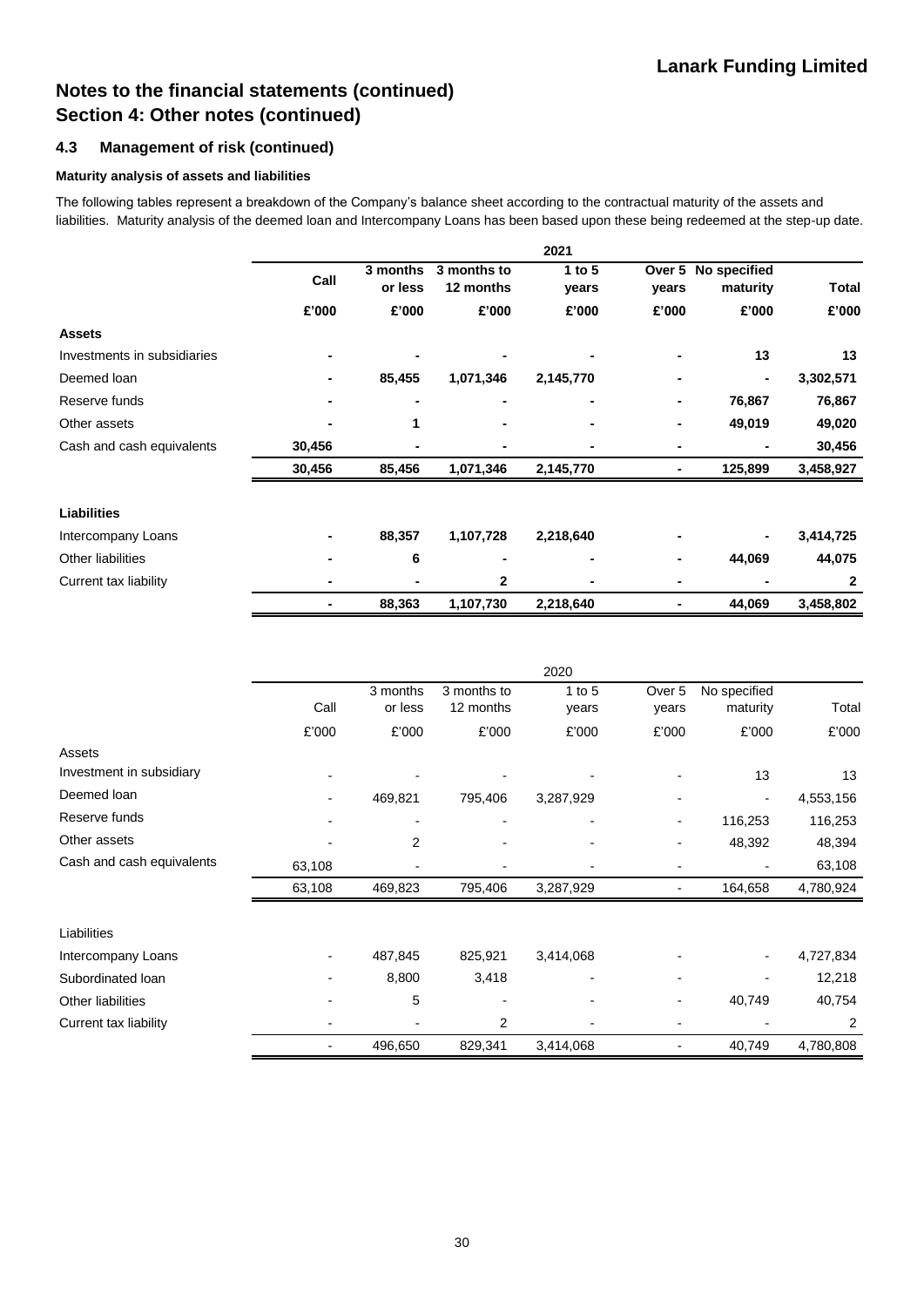### **4.3 Management of risk (continued)**

#### **Liquidity and funding risk**

Liquidity risk is the risk that the Company is unable to meet its current and future financial obligations as they fall due at acceptable cost.

The Company's obligation to LMI is limited to the net proceeds receivable under the deemed loan and any available reserve funds. Should the net proceeds be insufficient to make all payments due in respect of a particular tranche of Intercompany Loans, the other assets of the Company will not be available for payment and the deficit is instead borne by LMI and the swap counterparty according to established priorities.

#### *Cash flows payable under financial liabilities by contractual maturity*

The following is an analysis of gross contractual cash flows payable under financial liabilities. Liquidity analysis of Intercompany Loans has been based upon these being redeemed at the step-up date.

|                       | 2021                     |         |                                   |                   |       |                                 |              |
|-----------------------|--------------------------|---------|-----------------------------------|-------------------|-------|---------------------------------|--------------|
|                       | Call                     | or less | 3 months 3 months to<br>12 months | 1 to $5$<br>years | years | Over 5 No specified<br>maturity | <b>Total</b> |
|                       | £'000                    | £'000   | £'000                             | £'000             | £'000 | £'000                           | £'000        |
| Intercompany Loans    | $\blacksquare$           | 92,219  | 1,132,326                         | 2,248,134         | ۰     | ۰.                              | 3,472,679    |
| Other liabilities     | $\overline{\phantom{a}}$ | 6       | ٠                                 |                   | ۰     | 44,069                          | 44,075       |
| Current tax liability | ۰                        | ٠       | $\mathbf{2}$                      | $\blacksquare$    | ۰     |                                 | 2            |
|                       | ٠                        | 92,225  | 1,132,328                         | 2,248,134         | ۰.    | 44,069                          | 3,516,756    |

|                       |                          |                     |                          | 2020                     |                          |                          |           |
|-----------------------|--------------------------|---------------------|--------------------------|--------------------------|--------------------------|--------------------------|-----------|
|                       | Call                     | 3 months<br>or less | 3 months to<br>12 months | 1 to $5$<br>years        | Over 5<br>vears          | No specified<br>maturity | Total     |
|                       | £'000                    | £'000               | £'000                    | £'000                    | £'000                    | £'000                    | £'000     |
| Intercompany Loans    | $\blacksquare$           | 493,002             | 848,286                  | 3,448,604                | $\blacksquare$           | $\overline{\phantom{a}}$ | 4,789,892 |
| Subordinated loan     | $\overline{\phantom{0}}$ | 8,816               | 3,421                    | $\overline{\phantom{0}}$ | $\overline{\phantom{a}}$ |                          | 12,237    |
| Other liabilities     | $\overline{\phantom{0}}$ | 5                   | $\blacksquare$           | -                        | $\overline{\phantom{a}}$ | 40,749                   | 40,754    |
| Current tax liability |                          | ۰                   | 2                        | $\overline{\phantom{0}}$ |                          |                          | 2         |
|                       | ٠                        | 501,823             | 851,709                  | 3,448,604                | $\blacksquare$           | 40,749                   | 4,842,885 |

The balances in the cash flow tables above will not agree directly to the balances in the balance sheet as the table incorporates all future cash flows, on an undiscounted basis, related to both principal and interest.

The Company's exposure to liquidity risk is mitigated by matching the combined repayment profile of the deemed loan and the basis swap with the repayment profiles of the Intercompany Loans.